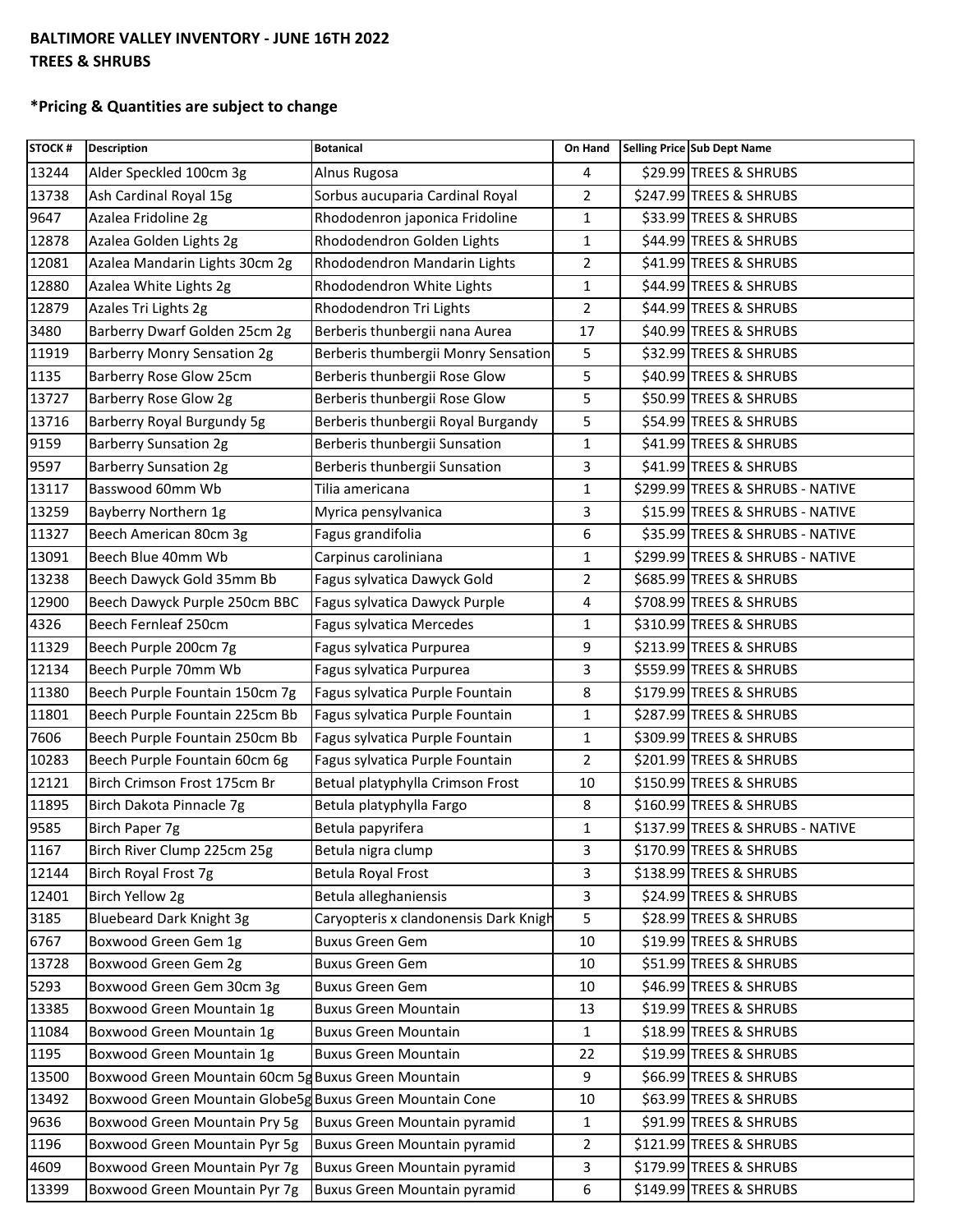| STOCK # | <b>Description</b>                                         | <b>Botanical</b>                   | On Hand        | Selling Price Sub Dept Name     |
|---------|------------------------------------------------------------|------------------------------------|----------------|---------------------------------|
| 13638   | Boxwood Green Mountain Spir10g Buxus Green Mountain Spiral |                                    | $\mathbf{1}$   | \$455.99 TREES & SHRUBS         |
| 7677    | Boxwood Green Velvet 3.5"                                  | <b>Buxus Green Velvet</b>          | 40             | \$9.99 TREES & SHRUBS           |
| 1198    | Boxwood Green Velvet 1g                                    | <b>Buxus Green Velvet</b>          | $\mathbf{1}$   | \$19.99 TREES & SHRUBS          |
| 5333    | Boxwood Green Velvet 30cm 3g                               | <b>Buxus Green Velvet</b>          | 7              | \$46.99 TREES & SHRUBS          |
| 3463    | Boxwood Green Velvet 30cm 3g                               | <b>Buxus Green Velvet</b>          | $\mathbf 1$    | \$43.99 TREES & SHRUBS          |
| 13386   | Boxwood Green Velvet 3g                                    | <b>Buxus Green Velvet</b>          | 4              | \$41.99 TREES & SHRUBS          |
| 10514   | Boxwood Green Velvet 40cm 5g                               | <b>Buxus Green Velvet</b>          | 7              | \$58.99 TREES & SHRUBS          |
| 11305   | Boxwood Pompom Std 80cm 3g                                 | <b>Buxus Pompom Standard</b>       | 4              | \$110.99 TREES & SHRUBS         |
| 12898   | Burning Bush 80cm 7g                                       | Euonymus alatus                    | $\mathbf{1}$   | \$110.99 TREES & SHRUBS         |
| 12150   | Burning Bush Dwarf 1g                                      | Euonymus alatus Compactus          | $\mathbf 1$    | \$19.99 TREES & SHRUBS          |
| 13449   | Burning Bush Dwarf 2g                                      | Euonymus alatus Compactus          | 6              | \$25.99 TREES & SHRUBS          |
| 1223    | Burning Bush Dwarf 2g                                      | Euonymus alatus Compactus          | 2              | \$24.99 TREES & SHRUBS          |
| 9166    | <b>Burning Bush Dwarf 3g</b>                               | Euonymus alatus Compactus          | $\overline{2}$ | \$35.99 TREES & SHRUBS          |
| 1226    | Burning Bush Fireball 2g                                   | Euonymus alatus Select             | 19             | \$29.99 TREES & SHRUBS          |
| 12860   | Butternut 125cm 10g                                        | Juglans cinerea                    | $\mathbf{1}$   | \$144.99 TREES & SHRUBS         |
| 10588   | Buttonbush 3g                                              | Cephalanthus occidentalis          | 5              | \$32.99 TREES & SHRUBS - NATIVE |
| 11387   | Catalpa Northern 200cm Br                                  | Catalpa speciosa                   | $\overline{7}$ | \$140.99 TREES & SHRUBS         |
| 12981   | Catalpa Northern Std 150cm 16g                             | Catalpa speciosa Standard          | 10             | \$186.99 TREES & SHRUBS         |
| 11316   | Catalpa Umbrella 150cm 40mm                                | Catalpa bignonoides Nana           | 10             | \$186.99 TREES & SHRUBS         |
| 13312   | Cedar Danica 10cm                                          | Thuja occidentalis Danica          | 36             | \$9.99 TREES & SHRUBS           |
| 13313   | Cedar Emerald 10cm                                         | Thuja occidentalis Smaragd         | 18             | \$9.99 TREES & SHRUBS           |
| 11775   | Cedar EW American Pillar 2g                                | Thuja occidentalis American Pillar | 15             | \$28.99 TREES & SHRUBS          |
| 12052   | Cedar EW Black 110cm 7g                                    | Thuja occidentalis Nigra           | 20             | \$68.99 TREES & SHRUBS          |
| 13077   | Cedar EW Black 125cm 7g                                    | Thuja occidentalis Nigra           | 3              | \$123.99 TREES & SHRUBS         |
| 13384   | Cedar EW Black 125cm Bb 12g                                | Thuja occidentalis Nigra           | 15             | \$129.99 TREES & SHRUBS         |
| 12974   | Cedar EW Black 275cm Wb                                    | Thuja occidentalis Nigra           | 1              | \$599.99 TREES & SHRUBS         |
| 10513   | Cedar EW Black 2g                                          | Thuja occidentalis Nigra           | $\mathbf{1}$   | \$29.99 TREES & SHRUBS          |
| 11090   | Cedar EW Black 60cm 3g                                     | Thuja occidentalis Nigra           | 24             | \$40.99 TREES & SHRUBS          |
| 3522    | Cedar EW Black 80cm 3g                                     | Thuja occidentalis Nigra           | 88             | \$41.99 TREES & SHRUBS          |
| 11495   | Cedar EW Black 80cm 5g                                     | Thuja occidentalis Nigra           | 9              | \$49.99 TREES & SHRUBS          |
| 12108   | Cedar EW Black 9cm                                         | Thuja occidentalis Nigra           | 165            | \$9.99 TREES & SHRUBS           |
| 12080   | Cedar EW Danica 25cm 2g                                    | Thuja occidentalis Danica          | 10             | \$37.99 TREES & SHRUBS          |
| 11885   | Cedar EW Degroot Spire 150cmBb                             | Thuja occidentalis Degroots Spire  | 20             | \$184.99 TREES & SHRUBS         |
| 7552    | Cedar EW Degroot Spire 2g                                  | Thuja occidentalis Degroots Spire  | 14             | \$29.99 TREES & SHRUBS          |
| 7674    | Cedar EW Degroot Spire 3.5"                                | Thuja occidentalis Degroots Spire  | 90             | \$9.99 TREES & SHRUBS           |
| 13494   | Cedar EW Degroots Spire 40"10g                             | Thuja occidentalis Degroots Spire  | 10             | \$85.99 TREES & SHRUBS          |
| 12999   | Cedar EW Emerald 125cm                                     | Thuja occidentalis                 | 6              | \$149.99 TREES & SHRUBS         |
| 1270    | Cedar EW Emerald 125cm 7g                                  | Thuja occidentalis Smaragd         | 36             | \$98.99 TREES & SHRUBS          |
| 10891   | Cedar EW Emerald 135cm                                     | Thuja occidentalis Smaragd         | $\overline{2}$ | \$99.99 TREES & SHRUBS          |
| 13076   | Cedar EW Emerald 150cm Bb                                  | Thuja occidentalis                 | 36             | \$166.99 TREES & SHRUBS         |
| 1271    | Cedar EW Emerald 175cm 10g                                 | Thuja occidentalis Smaragd         | 4              | \$178.99 TREES & SHRUBS         |
| 9418    | Cedar EW Emerald 175cm Bb                                  | Thuja occidentalis Smaragd         | 6              | \$178.99 TREES & SHRUBS         |
| 11373   | Cedar EW Emerald 17cm                                      | Thuja occidentalis Smaragd         | 2              | \$218.90 TREES & SHRUBS         |
| 9473    | Cedar EW Emerald 1G                                        | Thuja occidentalis Smaragd         | 5              | \$12.99 TREES & SHRUBS          |
| 1273    | Cedar EW Emerald 1g                                        | Thuja occidentalis Smaragd         | 18             | \$19.99 TREES & SHRUBS          |
| 12927   | Cedar EW Emerald 200cm                                     | Thuja occidentalis Smaragd         | $\mathbf{1}$   | \$199.99 TREES & SHRUBS         |
| 1274    | Cedar EW Emerald 200cm 10g                                 | Thuja occidentalis Smaragd         | 3              | \$184.99 TREES & SHRUBS         |
| 9644    | Cedar EW Emerald 200cm Bb                                  | Thuja occidentalis                 | 12             | \$212.99 TREES & SHRUBS         |
| 7676    | Cedar EW Emerald 3.5"                                      | Thuja occidentalis Smaragd         | 180            | \$9.99 TREES & SHRUBS           |
| 11776   | Cedar EW Emerald 3g                                        | Thuja occidentalis Smaragd         | 4              | \$29.99 TREES & SHRUBS          |
| 8913    | Cedar EW Emerald 5g                                        | Thuja occidentalis Smaragd         | 17             | \$57.99 TREES & SHRUBS          |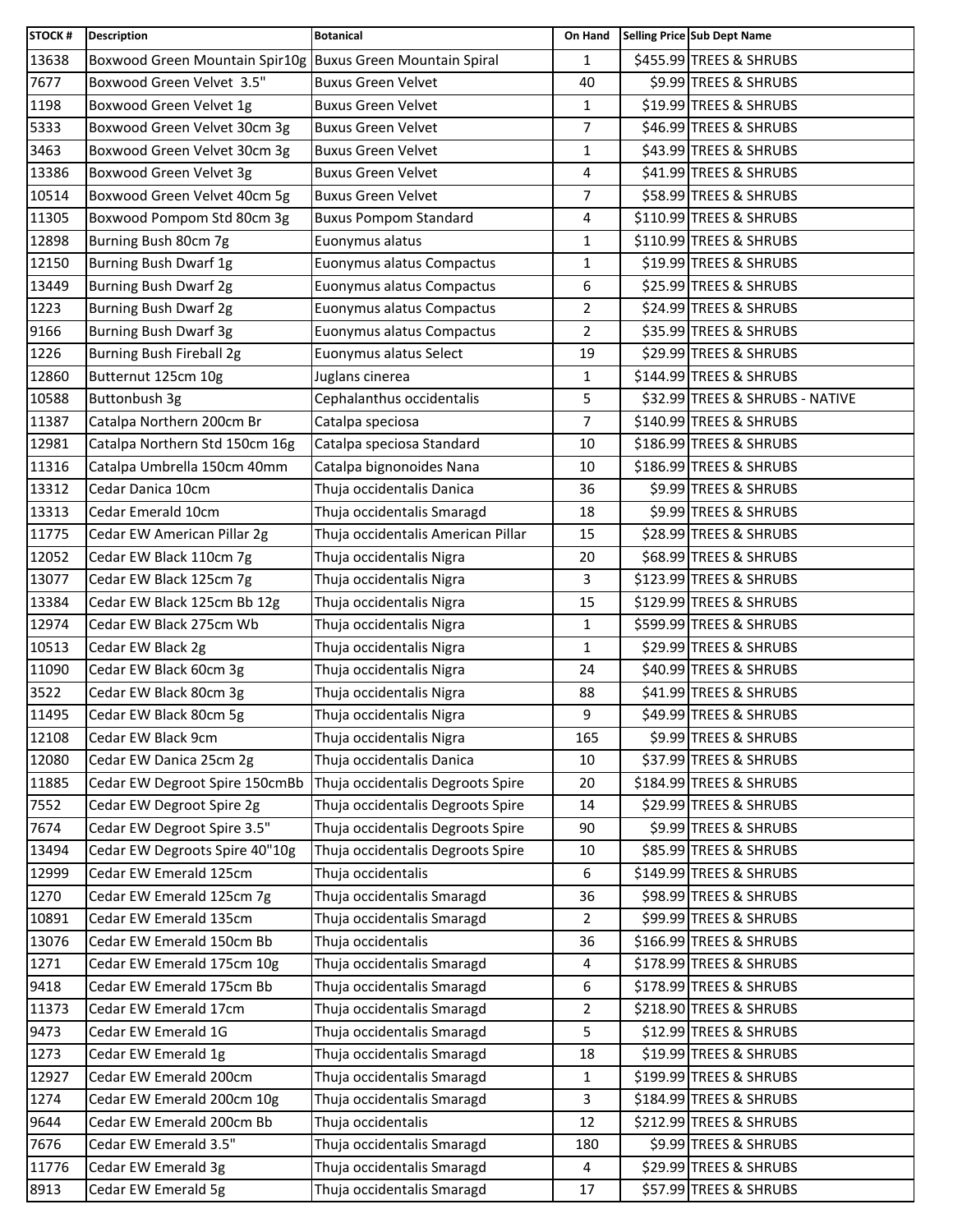| <b>STOCK#</b> | <b>Description</b>                                           | <b>Botanical</b>                  | On Hand        | Selling Price Sub Dept Name      |
|---------------|--------------------------------------------------------------|-----------------------------------|----------------|----------------------------------|
| 11360         | Cedar EW Emerald 60cm 3g                                     | Thuja occidentalis Smaragd        | 42             | \$41.99 TREES & SHRUBS           |
| 11454         | Cedar EW Emerald 80cm 5g                                     | Thuja occidentalis Smaragd        | 43             | \$71.99 TREES & SHRUBS           |
| 12062         | Cedar EW Emerald Petite 60cm5g                               | Thuja occidentalis                | 9              | \$91.99 TREES & SHRUBS           |
| 1278          | Cedar EW Emerald Spiral 7g                                   | Thuja occidentalis Smaragd spiral | 5              | \$276.99 TREES & SHRUBS          |
| 11467         | Cedar EW Field Grown 10'                                     | Thuja occidentalis                | $\mathbf{1}$   | \$99.99 TREES & SHRUBS           |
| 12107         | Cedar EW Fire Chief 1g                                       | Thuja occidentalis Fire Chief     | 8              | \$24.99 TREES & SHRUBS           |
| 1280          | Cedar EW Fire Chief 40cm 2g                                  | Thuja occidentalis Congabe        | 3              | \$52.99 TREES & SHRUBS           |
| 6802          | Cedar EW Janed Gold 7g                                       | Thuja occidentalis Janed Gold     | 5              | \$115.99 TREES & SHRUBS          |
| 10662         | Cedar EW Jantar 3g                                           | Thuja occidentalis Jantar         | 3              | \$121.99 TREES & SHRUBS          |
| 11089         | Cedar EW Jantar Gold 60cm 3g                                 | Thuja occidentalis Jantar         | 15             | \$42.99 TREES & SHRUBS           |
| 7675          | Cedar EW Little Giant 3.5"                                   | Thuja occidentalis Little Giant   | 54             | \$9.99 TREES & SHRUBS            |
| 1281          | Cedar EW Little Giant 1g                                     | Thuja occidentalis Little Giant   | 21             | \$17.99 TREES & SHRUBS           |
| 9475          | Cedar EW Little Giant 1g                                     | Thuja occidentalis Little Giant   | 17             | \$12.99 TREES & SHRUBS           |
| 8660          | Cedar EW Mr Bowling Ball 3g                                  | Thuja occidentalis Bobazam        | 1              | \$47.99 TREES & SHRUBS           |
| 12063         | Cedar EW Skybound 100cm 5g                                   | Thuja occidentalis Skybound       | 5              | \$75.99 TREES & SHRUBS           |
| 11782         | Cedar EW Skybound 175cm Bb                                   | Thuja occidentalis Skybound       | 2              | \$178.99 TREES & SHRUBS          |
| 11784         | Cedar EW Thin Man2g                                          | Thuja occidentalis SMTOTM         | 4              | \$28.99 TREES & SHRUBS           |
| 11236         | Cedar EW White 125cm 10g                                     | Thuja occidentalis                | $\mathbf{1}$   | \$133.99 TREES & SHRUBS - NATIVE |
| 4611          | Cedar EW White 2g                                            | Thuja occidentalis                | 6              | \$29.99 TREES & SHRUBS - NATIVE  |
| 13480         | Cedar EW White 2g                                            | Thuja occidentalis                | $\overline{7}$ | \$12.99 TREES & SHRUBS - NATIVE  |
| 11440         | Cedar EW White 300cm                                         | Thuja occidentalis                | 1              | \$270.00 TREES & SHRUBS - NATIVE |
| 10850         | Cedar EW White 3g                                            | Thuja occidentalis                | $\mathbf{1}$   | \$8.00 TREES & SHRUBS - NATIVE   |
| 5515          | Cedar EW White 60cm 2g                                       | Thuja occidentalis                | 1              | \$27.99 TREES & SHRUBS - NATIVE  |
| 11466         | Cedar EW White 7'                                            | Thuja occidentalis                | $\mathbf{1}$   | \$149.99 TREES & SHRUBS - NATIVE |
| 6510          | Cedar EW White Field Dug 3-4'                                | Thuja occidentalis                | 54             | \$26.00 TREES & SHRUBS - NATIVE  |
| 8547          | Cedar EW White Field Dug 4-5'                                | Thuja occidentalis                | 17             | \$34.00 TREES & SHRUBS - NATIVE  |
| 8545          | Cedar EW White Field Dug 5'-6'                               | Thuja occidentalis                | 67             | \$43.00 TREES & SHRUBS - NATIVE  |
| 13102         | Cedar EW White Field Dug 6'-7'                               | Thuja occidentalis                | 25             | \$53.00 TREES & SHRUBS - NATIVE  |
| 9059          | Cedar EW White Field Dug 7-8'                                | Thuja occidentalis                | $\overline{2}$ | \$75.00 TREES & SHRUBS - NATIVE  |
| 13113         | Cedar EW White Field Dug 8' +                                | Thuja occidentalis                | $\mathbf{1}$   | \$90.00 TREES & SHRUBS - NATIVE  |
| 13556         | Cedar EW Woodwardi Glb 50cm 5g Thuja occidentalis Woodwardii |                                   | 3              | \$56.99 TREES & SHRUBS           |
| 10410         | Cedar EW Yellow Ribbon 1g                                    | Thuja occidentalis Yellow Ribbon  | 12             | \$22.99 TREES & SHRUBS           |
| 10508         | Cedar EW Yellow Ribbon 2g                                    | Thuja occidentalis Yellow Ribbon  | 18             | \$29.99 TREES & SHRUBS           |
| 11889         | Cedar WR Whipcord 2g                                         | Thuja plicata Whipcord            | 6              | \$61.99 TREES & SHRUBS           |
| 3513          | Cherry Fl Weeping Higan Std 7g                               | Prunus subhirtella Pendula        | 3              | \$144.99 TREES & SHRUBS          |
| 1301          | Cherry Flowering Almond 3g                                   | Prunus triloba Multiplex          | 1              | \$49.99 TREES & SHRUBS           |
| 13126         | Cherry Pin 60mm Wb                                           | Prunus pensylvanica               | $\mathbf{1}$   | \$299.99 TREES & SHRUBS - NATIVE |
| 11299         | Chestnut Buckeye Ohio 150cm 5g                               | Aesculus glabra                   | 19             | \$101.99 TREES & SHRUBS - NATIVE |
| 9164          | Chestnut Buckeye Yellow 3g                                   | Aesculus flava                    | 1              | \$96.99 TREES & SHRUBS           |
| 12126         | Chestnut Fort McNair 175cm 7g                                | Aesculus xcarnea Fort McNair      | 5              | \$140.99 TREES & SHRUBS          |
| 10585         | Chokeberry Black 4g                                          | Aronia melanocarpa                | 4              | \$37.99 TREES & SHRUBS - NATIVE  |
| 5977          | Chokeberry Low Scape Hedger 2g                               | Aronia melanocarpa UCONNAM166     | 5              | \$35.99 TREES & SHRUBS           |
| 13345         | Chokecherry Common                                           | Prunus virginianna choke cherry   | 5              | \$27.99 TREES & SHRUBS           |
| 13461         | Cotoneaster Bearberry 2g                                     | Cotoneaster dammeri               | $\overline{2}$ | \$24.99 TREES & SHRUBS           |
| 13355         | Cotoneaster Coral Beauty 2g                                  | Cotoneaster dammeri Coral Beauty  | 4              | \$21.99 TREES & SHRUBS           |
| 1343          | <b>Cotoneaster Peking 3g</b>                                 | Cotoneaster acutifolius           | 13             | \$39.99 TREES & SHRUBS           |
| 13619         | Cottoneaster Tom Thumb 2g                                    | Cotoneaster api Tom Thumb         | 5              | \$45.99 TREES & SHRUBS           |
| 6605          | Crabapple FI Profusion 50mmWb                                | <b>Malus Profusion</b>            | $\mathbf{1}$   | \$359.99 TREES & SHRUBS          |
| 11902         | Crabapple Fl Profusion 7g                                    | <b>Malus Profusion</b>            | $\mathbf{1}$   | \$110.99 TREES & SHRUBS          |
| 4405          | Crabapple Fl Red Jade 175cm10g                               | Malus Red Jade                    | 1              | \$102.99 TREES & SHRUBS          |
| 11900         | Crabapple Fl Red Jade 7g                                     | Malus Red Jade                    | 3              | \$110.99 TREES & SHRUBS          |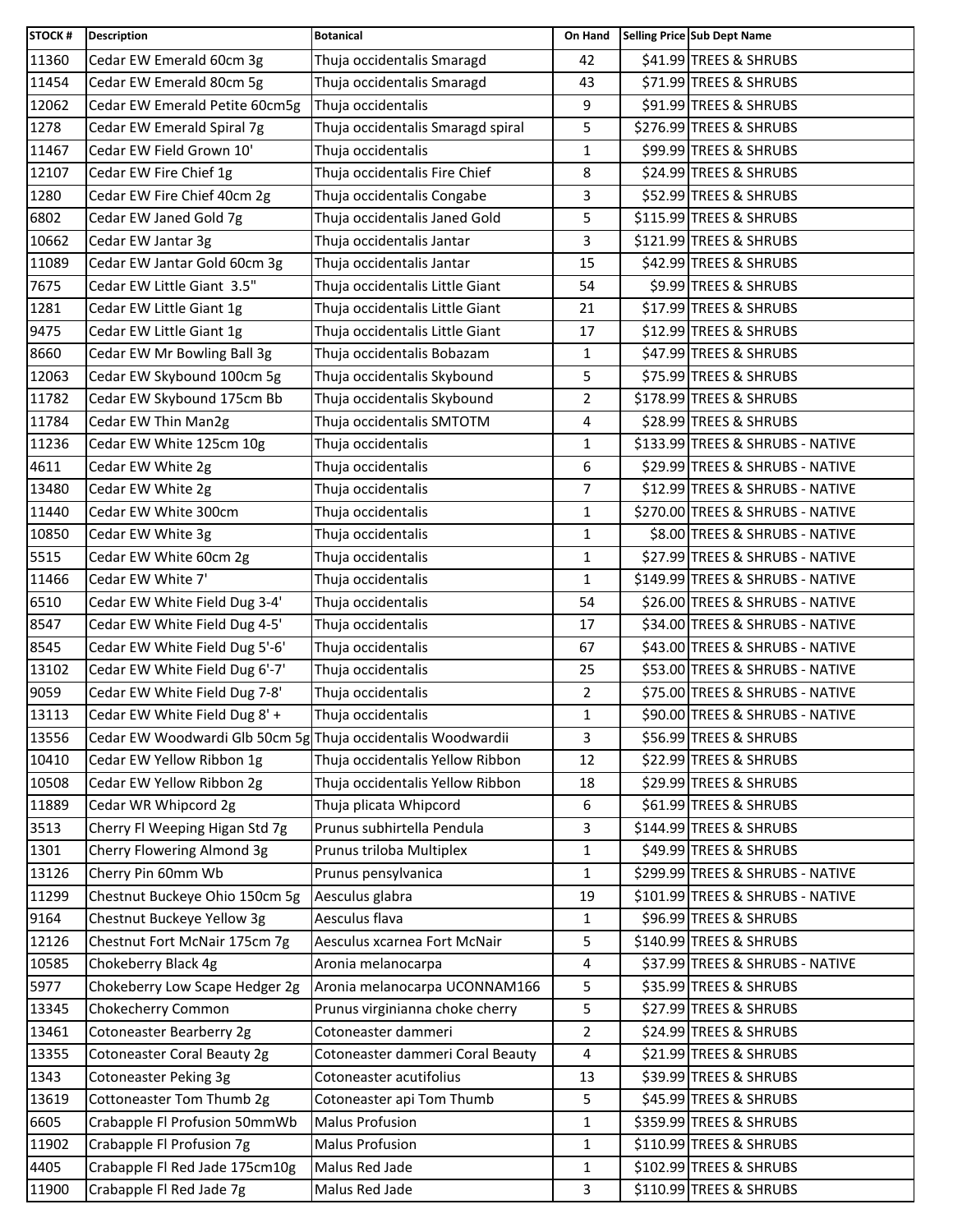| <b>STOCK#</b> | <b>Description</b>                                   | <b>Botanical</b>                                                  | On Hand        | Selling Price Sub Dept Name      |
|---------------|------------------------------------------------------|-------------------------------------------------------------------|----------------|----------------------------------|
| 1350          | Crabapple Fl Sargent 200cm                           | Malus sargentii                                                   | 17             | \$141.99 TREES & SHRUBS          |
| 12864         | Crabapple FLBrandywine 50mm WI Malus Brandywine      |                                                                   | $\overline{2}$ | \$379.99 TREES & SHRUBS          |
| 12865         | Crabapple FLRoyal Raindr50mmWb Malus Royal Raindrops |                                                                   | 1              | \$359.99 TREES & SHRUBS          |
| 12159         | Currant Alpine 2g                                    | Ribes alpinum                                                     | 4              | \$26.99 TREES & SHRUBS           |
| 10195         | <b>Currant Alpine 3g</b>                             | Ribes alpinum                                                     | 12             | \$39.99 TREES & SHRUBS           |
| 10142         | Currant Alpine 4g                                    | Ribes alpinum                                                     | 1              | \$28.99 TREES & SHRUBS           |
| 11876         | Cypress Blue Weeping Alask 10g                       | Chamaecparis nootkatensis Glauca Pe                               | 5              | \$299.99 TREES & SHRUBS          |
| 7566          | Cypress Fernspray Gold 2g                            | Chamaecyparis obtusa Fernspray Gold                               | $\mathbf{1}$   | \$39.99 TREES & SHRUBS           |
| 12145         | Cypress Golden Mop 1g                                | Chamaecyparis pisifera Golden Mop                                 | 4              | \$25.99 TREES & SHRUBS           |
| 11640         | Cypress Golden Mop 3g 30cm                           | Chamaecyparis pisifera Golden Mop                                 | 3              | \$43.99 TREES & SHRUBS           |
| 11758         | Cypress Golden Mop Thrdlf 2g                         | Chamaecyparis pisifera Golden Mop                                 | 3              | \$29.99 TREES & SHRUBS           |
| 1367          | Cypress Hinoki Dwarf 15cm 1g                         | Chamaecyparis obtusa Nana Gracilis                                | 5              | \$32.99 TREES & SHRUBS           |
| 7568          | Cypress Hinoki Dwarf 25cm 2g                         | Chamaecyparis obtusa Nana Gracilis                                | 1              | \$59.99 TREES & SHRUBS           |
| 4395          | Cypress Hinoki Dwarf 3G                              | Chamaecyparis obtusa Nana Gracilis                                | 1              | \$110.99 TREES & SHRUBS          |
| 11878         | Cypress Hinoki Dwarf Std 5g                          | Chamaecyparis obtusa Nana Gracilis S                              | $\overline{2}$ | \$172.99 TREES & SHRUBS          |
| 11879         | Cypress Hinoki Dwarf Std 7g                          | Chamaecyparis obtusa Nana Gracilis S                              | 3              | \$264.99 TREES & SHRUBS          |
| 1364          | Cypress Hinoki Goldilocks 2g                         | Chamaecyparis obtusa Goldilocks                                   | 3              | \$75.99 TREES & SHRUBS           |
| 10345         | Cypress Hinoki Goldilocks 3g                         | Chamaecyparis obtusa Goldilocks                                   | $\mathbf{1}$   | \$79.99 TREES & SHRUBS           |
| 9706          | Cypress Hinoki Kamaeni Hiba 2g                       | Chamaecyparis obtusa Kamaeni Hiba                                 | 3              | \$82.99 TREES & SHRUBS           |
| 13274         | Cypress Hinoki Slender 100cmBb                       | Chamaecyparis obtusa Gracilis                                     | 1              | \$279.99 TREES & SHRUBS          |
| 7654          | Cypress Hinoki Verdoni 30cm                          | Chamaecyparis obtusa nana Verdoni                                 | 5              | \$98.99 TREES & SHRUBS           |
| 3052          | Cypress Lemon Thread 3g                              | Chamaecyparis pisifera filifera Lemon                             | 4              | \$42.99 TREES & SHRUBS           |
| 12078         | Cypress Lemon Twist 30cm 2g                          | Chamaecyparis obtusa Lemon Twist                                  | $\overline{2}$ | \$75.99 TREES & SHRUBS           |
| 11461         | Cypress Nootka Blue 7g                               | Chamaecyparis nootkatensis Glauca                                 | 10             | \$89.99 TREES & SHRUBS           |
| 13219         |                                                      | Cypress Nootka Weeping 150mmW Chamaecparis nootkatensis Glauca Pe | 4              | \$379.99 TREES & SHRUBS          |
| 11877         |                                                      | Cypress Nootka Weeping 200cmBb Chamaecyparis nootkatensis Pendula | 2              | \$460.99 TREES & SHRUBS          |
| 11759         | Cypress Pin Point 2g                                 | Chamaecyparis lawsoniana SMNCLBF                                  | 3              | \$34.99 TREES & SHRUBS           |
| 11765         | Cypress Russian Carpet 3g                            | Microbiota decussata                                              | 5              | \$29.99 TREES & SHRUBS           |
| 10282         | Cypress Soft SelfServe Gold 2g                       | Chamaecyparis pisifera FARROWCGM                                  | $\overline{2}$ | \$53.99 TREES & SHRUBS           |
| 1374          | Cypress Sungold Thrdlf 3g                            | Chamaecyparis pisifera Sungold                                    | 5              | \$42.99 TREES & SHRUBS           |
| 11760         | Cypress Tempelhof 2g                                 | Chamaecyparis obtusa Tempelhof                                    | 4              | \$36.99 TREES & SHRUBS           |
| 9664          | Daphne Carol Mackie 30cm 5g                          | Daphne x burkwoodii Carol Mackie                                  | 1              | \$53.99 TREES & SHRUBS           |
| 9661          | Daphne Lunar Eclipse 25cm 2g                         | Daphne x burkwoodii Lunar Eclipse                                 | 1              | \$51.99 TREES & SHRUBS           |
| 12085         | Deutzia Yuki Cherry Blossom 2g                       | Deutzia NCDX2 Yuki Cherry Blossom                                 | 4              | \$37.99 TREES & SHRUBS           |
| 12086         | Deutzia Yuki Snowflake 2g                            | Deutzia x Yuki Snowflake                                          | $\overline{2}$ | \$37.99 TREES & SHRUBS           |
| 12405         | Doggwood Arctic Fire Yellow 2g                       | Cornus stolonifera Arctic Fire Yellow                             | 4              | \$39.99 TREES & SHRUBS           |
| 12406         | Dogwood Arctic Fire 2g                               | Cornus stolonifera Arctic Fire                                    | 8              | \$38.99 TREES & SHRUBS           |
| 12404         | Dogwood Buds Yellow 3g                               | Cornus alba Bud's Yellow                                          | 2              | \$36.99 TREES & SHRUBS           |
| 12891         | Dogwood Buds Yellow 50cm 3g                          | Cornus alba Bud's Yellow                                          | $\overline{2}$ | \$32.99 TREES & SHRUBS           |
| 9640          | Dogwood Chinese                                      | Cornus kousa Chinensis                                            | $\overline{2}$ | \$172.99 TREES & SHRUBS          |
| 12129         | Dogwood Chinese 120cm 5g                             | Cornus kousa Chinensis                                            | 9              | \$99.99 TREES & SHRUBS           |
| 7603          | Dogwood Chinese 165cm                                | Cornus kousa var chinensis                                        | $\mathbf{1}$   | \$219.99 TREES & SHRUBS          |
| 11473         | Dogwood Gray 3g                                      | Cornus racemosa                                                   | 1              | \$35.99 TREES & SHRUBS - NATIVE  |
| 1422          | Dogwood Ivory Halo 2g                                | Cornus alba Ivory Halo                                            | 5              | \$25.99 TREES & SHRUBS           |
| 13618         | Dogwood Pagoda 7g                                    | Cornus alternifolia                                               | 2              | \$119.99 TREES & SHRUBS - NATIVE |
| 13617         | Dogwood Pogoda 80cm 5g                               | Cornus alternifolia                                               | 5              | \$87.99 TREES & SHRUBS - NATIVE  |
| 12892         | Dogwood Red Osier 2g                                 | Cornus sericea                                                    | 1              | \$21.99 TREES & SHRUBS - NATIVE  |
| 1428          | Dogwood Red Osier 2g                                 | Cornus sericea                                                    | 10             | \$22.99 TREES & SHRUBS - NATIVE  |
| 13252         | Dogwood Silky 2g                                     | Cornus Amomum                                                     | 5              | \$23.99 TREES & SHRUBS - NATIVE  |
| 11472         | Dogwood Yellow Twig 3g                               | Cornus sericea Flaviramea                                         | 4              | \$35.99 TREES & SHRUBS           |
| 13388         | Dogwooe Red Osier 2g                                 | Cornus sericea                                                    | 6              | \$20.99 TREES & SHRUBS - NATIVE  |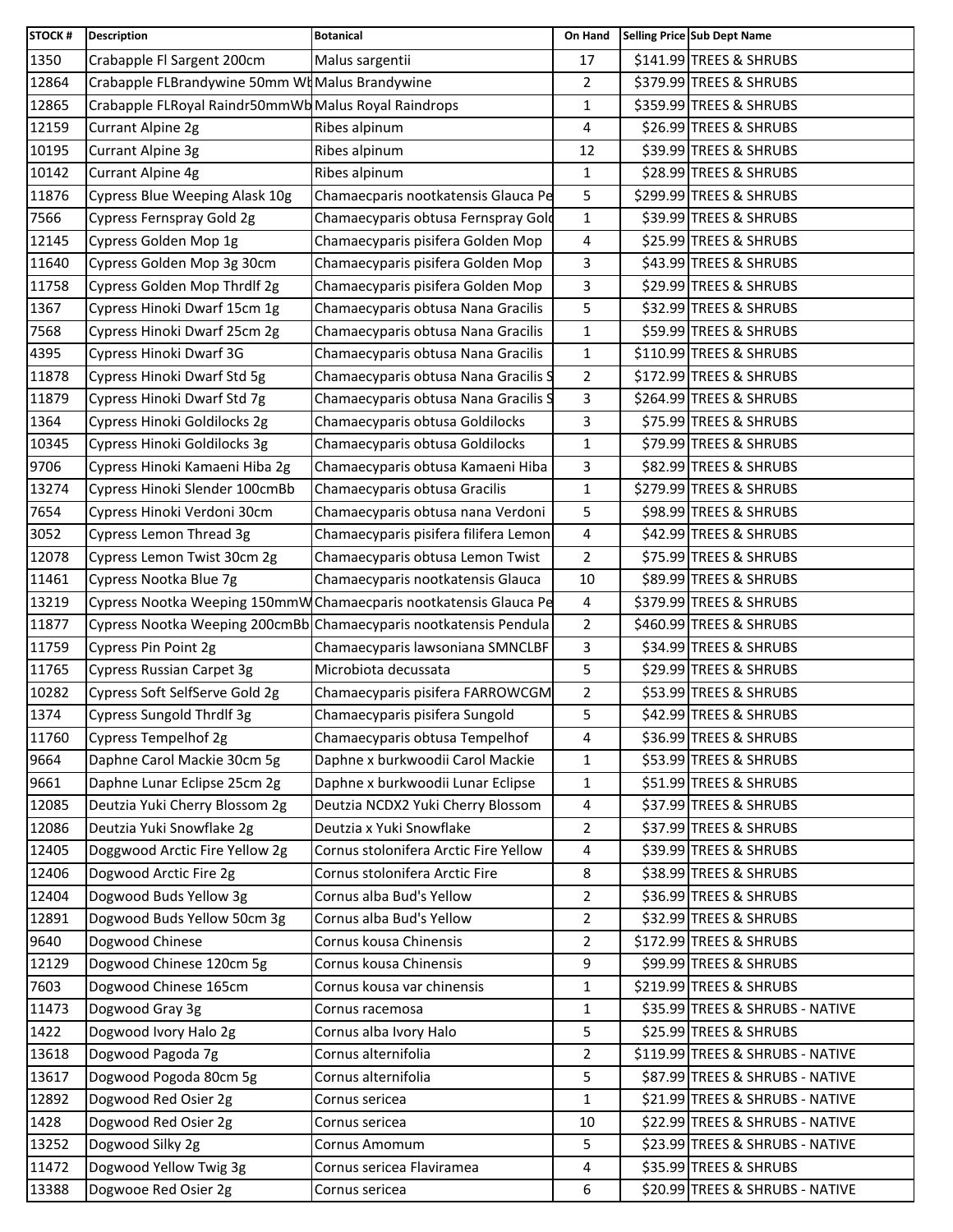| <b>STOCK#</b> | <b>Description</b>             | <b>Botanical</b>                 | On Hand        | Selling Price Sub Dept Name      |
|---------------|--------------------------------|----------------------------------|----------------|----------------------------------|
| 9200          | Elderberry Black Lace 2g       | Sambucus nigra Eva               | 8              | \$35.99 TREES & SHRUBS           |
| 13281         | Elderberry Black Tower 60cm 5g | Sambucus nigra SNR1292           | 1              | \$85.99 TREES & SHRUBS           |
| 10796         | Elderberry Golden Tower 2g     | Sambucus nigra Golden Tower      | $\overline{2}$ | \$27.99 TREES & SHRUBS           |
| 1462          | Elderberry Lemony Lace 30cm    | Sambucus racemosa SMNSRD4        | 10             | \$40.99 TREES & SHRUBS           |
| 7999          | Elm American 45mm Wb           | Ulmus americana                  | $\mathbf{1}$   | \$349.99 TREES & SHRUBS - NATIVE |
| 8761          | Elm American 80mm Wb           | Ulmus americana                  | $\mathbf{1}$   | \$449.99 TREES & SHRUBS - NATIVE |
| 11361         | Elm Brandon 250cm 16g          | Ulmus americana Brandon          | 19             | \$185.99 TREES & SHRUBS          |
| 6615          | Elm Camperdown 150cm           | Ulmus glabra Camperdown          | 1              | \$198.99 TREES & SHRUBS          |
| 13233         | Elm Valley Forge 60cm 2g       | Ulmus americana Valley Forge     | 5              | \$31.99 TREES & SHRUBS - NATIVE  |
| 3667          | Euonymus Canadale Gold 2g      | Euonymus fortunei Canadale Gold  | $\mathbf{1}$   | \$31.99 TREES & SHRUBS           |
| 11480         | Euonymus Coloratus 2g          | Euonymus fortunei Coloratus      | $\mathbf{1}$   | \$24.99 TREES & SHRUBS           |
| 13403         | Euonymus Coloratus 2g          | Euonymus fortunei Coloratus      | 9              | \$22.99 TREES & SHRUBS           |
| 9649          | Euonymus Dans Delight 2g       | Euonymus fortunei Dans Delight   | 5              | \$31.99 TREES & SHRUBS           |
| 3668          | Euonymus Emerald Gaiety 2g     | Euonymus fortunei Emerald Gaiety | 7              | \$31.99 TREES & SHRUBS           |
| 1471          | Euonymus Emerald Gaiety 3g     | Euonymus fortunei Emerald Gaiety | $\mathbf{1}$   | \$38.99 TREES & SHRUBS           |
| 11752         | Euonymus Emerald n Gold 1g     | Euonymus fortunei Emerald n Gold | 3              | \$16.99 TREES & SHRUBS           |
| 13344         | Euonymus Emerald n Gold 1g     | Euonymus fortunei Emerald n Gold | 6              | \$15.99 TREES & SHRUBS           |
| 7559          | Euonymus Moonshadow 1g         | Euonymus fortunei Moonshadow     | 10             | \$16.99 TREES & SHRUBS           |
| 11474         | Euonymus Sarcoxie 2g           | Euonymus fortunei Sarcoxie       | $\mathbf{1}$   | \$24.99 TREES & SHRUBS           |
| 8425          | Euonymus Sarcoxie 3g           | Euonymus fortunei Sarcoxie       | $\overline{2}$ | \$40.99 TREES & SHRUBS           |
| 1476          | Euonymus Surespot 2g           | Euonymus fortunei Surespot       | 8              | \$35.99 TREES & SHRUBS           |
| 13068         | Fir Balsam 150cm               | Abies balsamea                   | 4              | \$299.99 TREES & SHRUBS - NATIVE |
| 11233         | Fir Balsam 1g                  | Abies balsamea                   | $\mathbf{1}$   | \$6.99 TREES & SHRUBS - NATIVE   |
| 13217         | Fir Balsam 200cm Wb            | Abies balsamea                   | 3              | \$345.99 TREES & SHRUBS          |
| 10863         | Fir Balsam 2g                  | Abies balsamea                   | 5              | \$14.99 TREES & SHRUBS - NATIVE  |
| 10854         | Fir Balsam 3g                  | Abies balsamea                   | $\mathbf{1}$   | \$29.99 TREES & SHRUBS - NATIVE  |
| 11470         | Fir Balsam 60cm                | Abies balsamea                   | 4              | \$117.99 TREES & SHRUBS - NATIVE |
| 6310          | Fir Balsam 80cm                | Abies balsamea                   | $\mathbf{1}$   | \$119.99 TREES & SHRUBS - NATIVE |
| 10445         | Fir Balsam Dwarf 2g            | Abies balsamea nana              | 3              | \$82.99 TREES & SHRUBS - NATIVE  |
| 13123         | Fir Fraser 200cm Wb            | Abies fraseri                    | $\mathbf{1}$   | \$404.99 TREES & SHRUBS          |
| 11018         | Fir Fraser 2g                  | Abies fraseri                    | $\overline{2}$ | \$26.99 TREES & SHRUBS           |
| 11469         | Fir Fraser 60cm                | Abies fraseri                    | 5              | \$119.99 TREES & SHRUBS          |
| 11755         | Fir Horstman Silberlock110cmBB | Abies koreana Silberlocke        | 3              | \$437.99 TREES & SHRUBS          |
| 10005         | Fir Silver European Pyr 5g     | Abies alba Pyramidalis           | 3              | \$174.99 TREES & SHRUBS          |
| 10000         | Fir White 4g                   | Abies concolor                   | 6              | \$49.99 TREES & SHRUBS           |
| 11756         | Fir White 5g                   | Abies concolor                   | 10             | \$80.99 TREES & SHRUBS           |
| 8665          | Fir White Weeping Gadles 50cm  | Abies concolor Gadles            | 1              | \$99.99 TREES & SHRUBS           |
| 1517          | Forsythia Northern Gold 2g     | Forsythia Northern Gold          | 1              | \$28.99 TREES & SHRUBS           |
| 13487         | Forsythia Northern Gold 2g     | Forsythia Northern Gold          | $\overline{2}$ | \$29.99 TREES & SHRUBS           |
| 12902         | Forsythia Ottawa 40cm 3g       | Forsythia Ottawa                 | 15             | \$24.99 TREES & SHRUBS           |
| 3368          | Forsythia White 50cm 3g        | Abeliophyllum distichum          | $\overline{2}$ | \$33.99 TREES & SHRUBS           |
| 9708          | Fothergilla Mount Airy 2g      | Fothergilla major Mt. Airy       | 1              | \$47.99 TREES & SHRUBS           |
| 12190         | Fothergilla Mount Airy 3g      | Fothergilla major Mt. Airy       | 3              | \$42.99 TREES & SHRUBS           |
| 11323         | Fringe Tree 80cm 3g            | Chionanthus virginicus           | 5              | \$41.99 TREES & SHRUBS           |
| 13506         | Giant Silver Grass 2g          | Miscanthus floridulus Giganteus  | 20             | \$27.99 TREES & SHRUBS           |
| 6568          | Ginkgo Biloba Maiden 150cm     | Ginkgo biloba                    | $\overline{2}$ | \$189.99 TREES & SHRUBS          |
| 11898         | Ginkgo Biloba Maiden 7g        | Ginkgo biloba                    | $\mathbf{1}$   | \$145.99 TREES & SHRUBS          |
| 11336         | Ginkgo biloba Mariken Std120cm | Ginkgo biloba Mariken            | 9              | \$223.99 TREES & SHRUBS          |
| 11459         | Ginkgo Biloba Princeton S 10g  | Ginkgo biloba Princeton Sentry   | 4              | \$185.99 TREES & SHRUBS          |
| 13002         | Ginkgo Biloba Troll 2g         | Ginkgo biloba Troll              | 9              | \$103.99 TREES & SHRUBS          |
| 10578         | Ginkgo Biloba Troll 2g         | Ginkgo biloba Troll tree form    | $\overline{2}$ | \$84.99 TREES & SHRUBS           |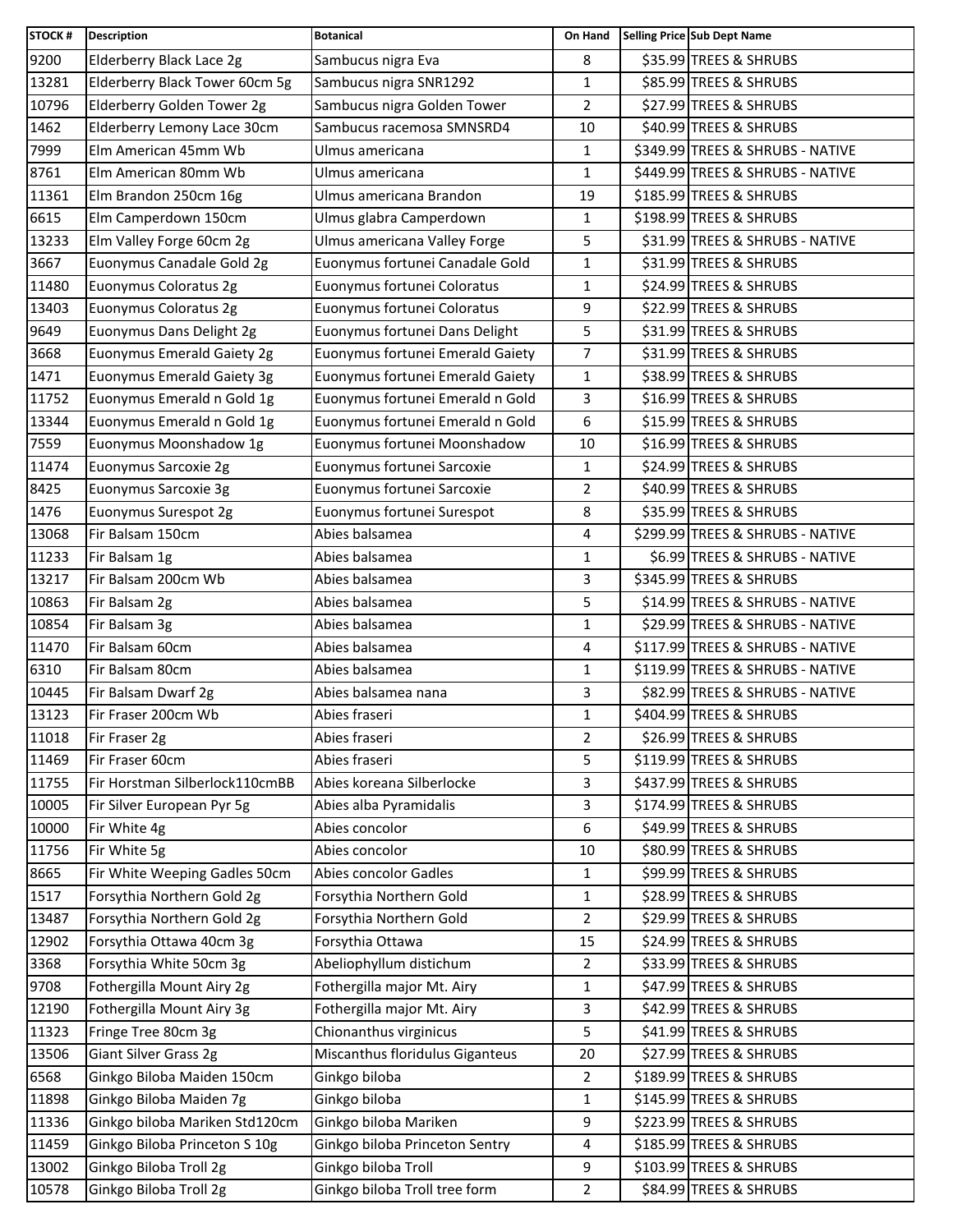| <b>STOCK#</b> | <b>Description</b>                                              | <b>Botanical</b>                       | On Hand        | Selling Price Sub Dept Name      |
|---------------|-----------------------------------------------------------------|----------------------------------------|----------------|----------------------------------|
| 1563          | Ginkgo Biloba Troll Std 120cm                                   | Ginkgo biloba Troll tree form          | 1              | \$162.99 TREES & SHRUBS          |
| 13227         | Ginko Goldspire 175cm 15g                                       | Ginkgo biloba Goldspire                | 4              | \$547.99 TREES & SHRUBS          |
| 12088         | Ginko Mariken Dwarf 30cm 2g                                     | Ginko biloba Mariken                   | 3              | \$75.99 TREES & SHRUBS           |
| 11378         | Hackberry 225cm Br                                              | Celtis occidentalis                    | 8              | \$163.99 TREES & SHRUBS - NATIVE |
| 12895         | Hawthorn Crimson Cloud 45mm W Crataegus laevigata Crimson Cloud |                                        | $\mathbf 1$    | \$494.99 TREES & SHRUBS          |
| 12407         | Hawthorn Crimson Cloud 7g                                       | Crataegus laevigata Crimson Cloud      | $\overline{2}$ | \$195.99 TREES & SHRUBS          |
| 12897         | Hawthorn Snowbird 250cm 15g                                     | <b>Crataegus Mor Snowbird</b>          | 1              | \$211.99 TREES & SHRUBS          |
| 13014         | Hemlock Eastern 200cm Wb                                        | Tsuga canadensis                       | $\overline{2}$ | \$575.99 TREES & SHRUBS - NATIVE |
| 6176          | Hemlock Eastern 60cm 3g                                         | Tsuga canadensis                       | 27             | \$44.85 TREES & SHRUBS - NATIVE  |
| 10350         | Hemlock Eastern 60cm 7g                                         | Tsuga canadensis                       | $\mathbf{1}$   | \$49.99 TREES & SHRUBS - NATIVE  |
| 8670          | Hemlock Horsford Contorted 100                                  | Tsuga canadensis Horsford              | $\mathbf{1}$   | \$249.99 TREES & SHRUBS          |
| 7691          | Hemlock Jeddeloh Dwf 50cm 3g                                    | Tsuga canadensis Jeddeloh              | $\mathbf 1$    | \$135.99 TREES & SHRUBS          |
| 9170          | Hemlock Moon Frost 3g                                           | Tsuga canadensis Moon Frost            | $\mathbf{1}$   | \$156.99 TREES & SHRUBS          |
| 6178          | Hib R/Shar Aphrodite Std 7g                                     | Hibiscus syriacus Aphrodite Tree Form  | 10             | \$114.99 TREES & SHRUBS          |
| 1658          | Hib R/Shar Az Blue SatinStd 7g                                  | Hibiscus syriacus DVPazurri Tree Form  | 9              | \$120.99 TREES & SHRUBS          |
| 3748          | Hib R/Shar Blushing BridStd 7g                                  | Hibiscus syriacus Blushing Bride Tree  | 5              | \$113.99 TREES & SHRUBS          |
| 10956         | Hib R/Shar Carpa ShowTime 2g                                    | Hibiscus syriacus Carpa Show Time      | $\overline{a}$ | \$25.99 TREES & SHRUBS           |
| 6209          | Hib R/Shar Lucy Std 7g                                          | Hibiscus syriacus Lucy Tree Form       | 4              | \$113.99 TREES & SHRUBS          |
| 13003         | Hib R/Shar Minerva 3g                                           | Hibiscus syriacus Minerva              | 1              | \$34.99 TREES & SHRUBS           |
| 9326          | Hib R/Shar Orchid Satin 2g                                      | Hibiscus syriacus Orchid Satin         | $\overline{2}$ | \$31.99 TREES & SHRUBS           |
| 10957         | Hib R/Shar Pink Giant 2g                                        | Hibiscus syriacus Pink Giant           | 3              | \$25.99 TREES & SHRUBS           |
| 1670          | Hib R/Shar Red Heart Std 7g                                     | Hibiscus syriacus Red Heart Tree Form  | 11             | \$113.99 TREES & SHRUBS          |
| 13405         | Hibiscus R/Shar Diana 2g                                        | Hibiscus syriacus Diana                | 1              | \$25.99 TREES & SHRUBS           |
| 13406         | Hibiscus R/Shar Morning Star2g                                  | Hibiscus syriacus Morning Star         | $\mathbf{1}$   | \$25.99 TREES & SHRUBS           |
| 13389         | Hibiscus R/Shar Purple Pillar                                   | Hibiscus syriacus Purple Pillar        | 3              | \$34.99 TREES & SHRUBS           |
| 12128         | Hickory Bitternut 80cm 3g                                       | Carya cordiformis                      | 9              | \$37.99 TREES & SHRUBS - NATIVE  |
| 12889         | Hickory Shagbark 200cm 15g                                      | Carya ovata                            | $\mathbf{1}$   | \$655.99 TREES & SHRUBS          |
| 1677          | Holly Royalty Combo 3g                                          | Ilex x meserveae Blue Princess/Prince  | 16             | \$52.99 TREES & SHRUBS           |
| 11339         | Honeylocust Ruby Lace 250cm16g                                  | Gleditsia triacanthos Ruby Lace        | 18             | \$188.99 TREES & SHRUBS          |
| 10459         | Honeylocust Skyline 7g                                          | Gleditsia triacanthos Skycole          | 3              | \$145.99 TREES & SHRUBS          |
| 1684          | Honeylocust Sunburst 250cm 16g                                  | Gleditsia triacanthos Suncole          | 3              | \$188.99 TREES & SHRUBS          |
| 12087         | Honeyscuckle Kodiak Black 2g                                    | Diervilla rivularis SMNDRSF Kodiak Bla | 5              | \$37.99 TREES & SHRUBS           |
| 9601          | Honeysuckle Dwarf Bush 2g                                       | Diervilla lonicera                     | 11             | \$24.99 TREES & SHRUBS           |
| 1686          | Honeysuckle Kodiak Orange 2g                                    | Diervilla G2X88544                     | $\mathbf{1}$   | \$34.99 TREES & SHRUBS           |
| 13253         | Honeysuckle Northern Bush 3g                                    | Diervilla lonicera                     | 1              | \$27.99 TREES & SHRUBS - NATIVE  |
| 11309         | Hornbeam European 120cm 4g                                      | Carpinus betulus                       | 5              | \$99.99 TREES & SHRUBS           |
| 12038         | Hornbeam European Pyr 200cm Bb Carpinus betulus Fastigiata      |                                        | 7              | \$268.99 TREES & SHRUBS          |
| 13007         | Hornbeam European Pyr 250cm Bb Carpinus betulus Fastigiata      |                                        | 4              | \$310.99 TREES & SHRUBS          |
| 11897         | Hornbeam Frans Fontaine 15g                                     | Carpinus betulus Frans Fontaine        | $\overline{2}$ | \$287.99 TREES & SHRUBS          |
| 11896         | Hornbeam Pyramidal 7g                                           | Carpinus betulus Fastigiata            | 5              | \$160.99 TREES & SHRUBS          |
| 13605         | Hydrangea arb Annabelle 10cm                                    | Hydrangea arborescens Annabelle        | 43             | \$19.99 TREES & SHRUBS           |
| 6822          | Hydrangea arb Annabelle 2g                                      | Hydrangea arborescens Annabelle        | 14             | \$28.99 TREES & SHRUBS           |
| 3038          | Hydrangea arb Incred Blush 2g                                   | Hydrangea arborescens NCHA4            | 1              | \$40.99 TREES & SHRUBS           |
| 5282          | Hydrangea arb Incrediball 2g                                    | Hydrangea arborescens Abetwo           | 18             | \$33.99 TREES & SHRUBS           |
| 6857          | Hydrangea arb Incrediball 2g                                    | Hydrangea arborescens Abetwo           | 1              | \$40.99 TREES & SHRUBS           |
| 10616         | Hydrangea arb Invin Limetta 2g                                  | Hydrangea arborescens NCHA8            | 1              | \$31.99 TREES & SHRUBS           |
| 3039          | Hydrangea arb Invinc Ruby 2g                                    | Hydrangea arborescens NCHA3 Ruby       | 1              | \$40.99 TREES & SHRUBS           |
| 11849         | Hydrangea arb Invinc Wee Wh 2g                                  | Hydrangea arborescens NCHA5 Wee \      | 9              | \$33.99 TREES & SHRUBS           |
| 11923         | Hydrangea mac Aurora Red 2g                                     | Hydranges macrophylla Aurora Red       | $\overline{2}$ | \$35.99 TREES & SHRUBS           |
| 11847         | Hydrangea mac Bloom Struck                                      | Hydrangea macrophylla PP25566 Blod     | 5              | \$35.99 TREES & SHRUBS           |
| 9579          | Hydrangea mac Endless Summ 2g                                   | Hydrangea macrophylla PIIHM-II         | $\mathbf{1}$   | \$44.99 TREES & SHRUBS           |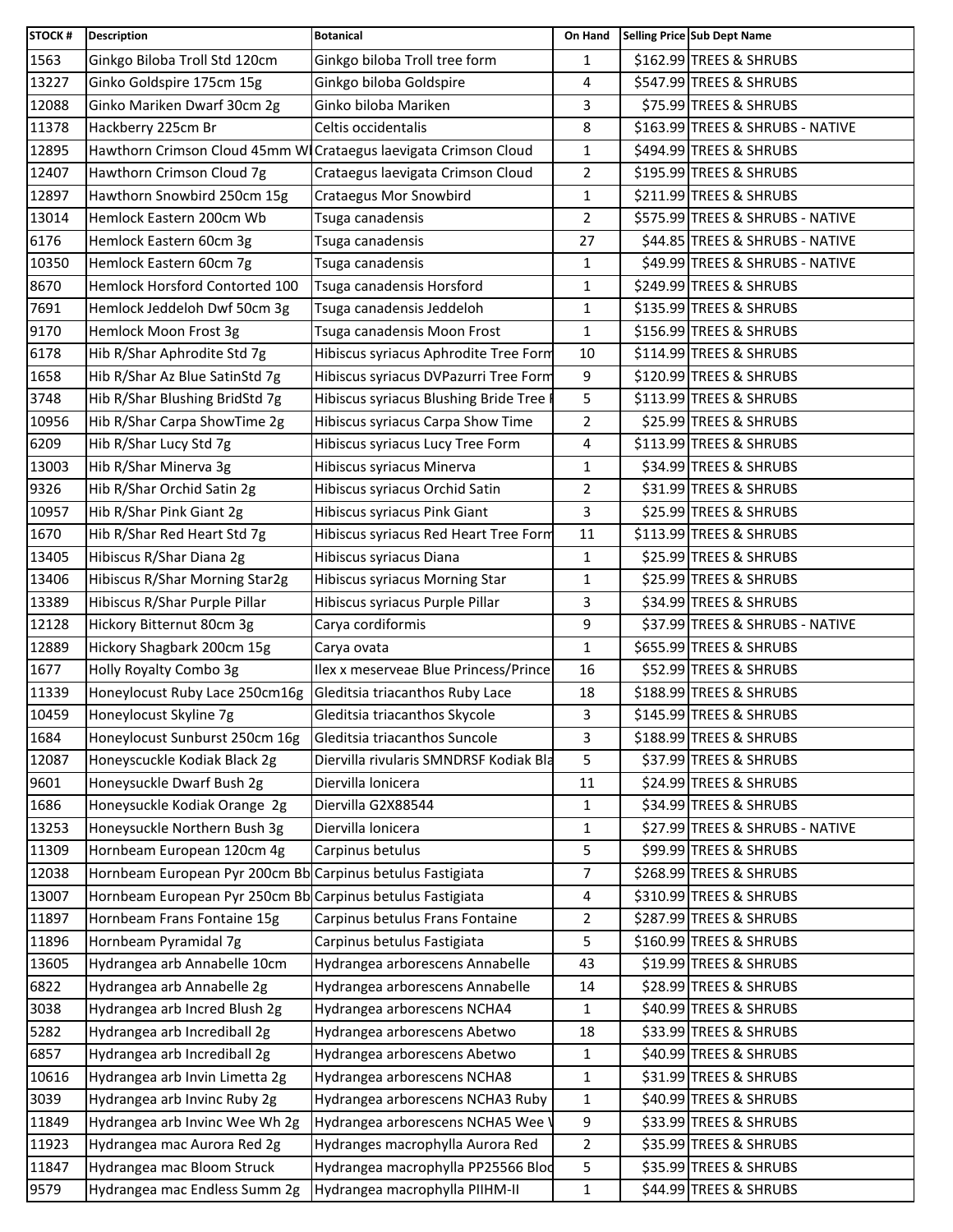| <b>STOCK#</b> | <b>Description</b>             | <b>Botanical</b>                                                  | On Hand        | Selling Price Sub Dept Name |
|---------------|--------------------------------|-------------------------------------------------------------------|----------------|-----------------------------|
| 9578          | Hydrangea mac Endless Summ 2g  | Hydrangea macrophylla PIIHM-II                                    | $\overline{2}$ | \$44.99 TREES & SHRUBS      |
| 9711          | Hydrangea mac EverlastRevol 2g | Hydrangea macrophylla Hokomarevo                                  | $\overline{2}$ | \$37.99 TREES & SHRUBS      |
| 13652         | Hydrangea mac Fireworks 3g     | Hydrangea macrophylia Fireworks                                   | $\mathbf{1}$   | \$39.99 TREES & SHRUBS      |
| 9712          | Hydrangea mac Flamingo 2g      | Hydrangea macrophylia Flamingo                                    | 4              | \$41.99 TREES & SHRUBS      |
| 12090         | Hydrangea mac LD Arriba 2g     | Hydrangea macrophylla SMNHSC Arri                                 | 4              | \$40.99 TREES & SHRUBS      |
| 12091         | Hydrangea mac LD Can Do 2g     | Hydrangea macrophylia Lets Dance Ca                               | $\overline{2}$ | \$40.99 TREES & SHRUBS      |
| 6861          | Hydrangea mac LD Rave 2g       | Hydrangea macrophylla SMNHMSIGM                                   | 3              | \$40.99 TREES & SHRUBS      |
| 6862          | Hydrangea mac LD Ryth Blue 2g  | Hydrangea macrophylla SMHMES14                                    | $\mathbf{1}$   | \$40.99 TREES & SHRUBS      |
| 9713          | Hydrangea mac Peacock 2g       | Hydrangea macrophylla Peacock                                     | 1              | \$41.99 TREES & SHRUBS      |
| 11848         | Hydrangea mac Twist n Shout 2g | Hydrangea macrophylia PP20176 Twis                                | $\overline{2}$ | \$35.99 TREES & SHRUBS      |
| 12092         | Hydrangea mac Wee Bit Giddy 2g | Hydrangea macrophylla Wee Bit Gidd                                | $\mathbf{1}$   | \$40.99 TREES & SHRUBS      |
| 12192         |                                | Hydrangea mac Wee Bit Grumpy2g Hydrangea macrophylla Wee Bit Grun | 6              | \$36.99 TREES & SHRUBS      |
| 1802          | Hydrangea Oakleaf Gats Moon 2g | Hydrangea quercifolia Brother Edward                              | $\mathbf{1}$   | \$42.99 TREES & SHRUBS      |
| 10412         | Hydrangea Oakleaf Gatsby Mo 2g | Hydrangea quercifolia Brother Edward                              | 2              | \$40.99 TREES & SHRUBS      |
| 11389         | Hydrangea pan Berry Wh Std 5g  | Hydrangea paniculata Berry White Tre                              | 11             | \$148.99 TREES & SHRUBS     |
| 5283          | Hydrangea pan Bobo 2g          | Hydrangea paniculata ILVOBO                                       | 30             | \$33.99 TREES & SHRUBS      |
| 10159         | Hydrangea pan Fire&Ice 3g      | Hydrangea paniculata Wims Red                                     | 4              | \$37.99 TREES & SHRUBS      |
| 12123         | Hydrangea pan Fire&Ice Std Br  | Hydrangea paniculata Wims Red Tree                                | 11             | \$149.99 TREES & SHRUBS     |
| 6864          | Hydrangea pan Firelight 2g     | Hydrangea paniculata SMHPFL                                       | 19             | \$40.99 TREES & SHRUBS      |
| 11092         | Hydrangea pan Firelight 2g     | Hydrangea paniculata SMHPFL                                       | 6              | \$37.99 TREES & SHRUBS      |
| 13603         | Hydrangea pan Limelight 10cm   | Hydrangea paniculata Limelight                                    | 18             | \$22.99 TREES & SHRUBS      |
| 5330          | Hydrangea pan Limelight 2g     | Hydrangea paniculata Limelight                                    | 25             | \$31.99 TREES & SHRUBS      |
| 9715          | Hydrangea pan Limelight 2g     | Hydrangea paniculata Limelight                                    | 26             | \$40.99 TREES & SHRUBS      |
| 1794          | Hydrangea pan Limelight 2g     | Hydrangea paniculata Limelight                                    | $\mathbf{1}$   | \$39.99 TREES & SHRUBS      |
| 13590         | Hydrangea pan Limelight Pr 2g  | Hydrangea paniculata Limelight Prime                              | 9              | \$33.99 TREES & SHRUBS      |
| 13604         | Hydrangea pan Limelight Pr10cm | Hydrangea paniculata Limelight Prime                              | 17             | \$24.99 TREES & SHRUBS      |
| 11463         | Hydrangea pan Limelight Std 5g | Hydrangea paniculata Limelight tree f                             | 14             | \$133.99 TREES & SHRUBS     |
| 9142          | Hydrangea pan Limelight Std 7g | Hydrangea paniculata Limelight tree f                             | 2              | \$130.99 TREES & SHRUBS     |
| 6793          | Hydrangea pan Little Lim Std   | Hydrangea paniculata Jane Tree Form                               | $\overline{2}$ | \$121.99 TREES & SHRUBS     |
| 13634         | Hydrangea pan Little Lime 3g   | Hydrangea paniculata Jane                                         | 25             | \$40.99 TREES & SHRUBS      |
| 1791          | Hydrangea pan LL Moonrock 2g   | hydrangea paniculata lavalamp moon                                | 1              | \$27.99 TREES & SHRUBS      |
| 1800          | Hydrangea pan Ltl Quick Fir 2g | Hydrangea paniculata SMHPLQF                                      | $\mathbf{1}$   | \$40.99 TREES & SHRUBS      |
| 9848          | Hydrangea pan Ltl Quick Fir 2g | Hydrangea paniculata SMHPLQF                                      | 9              | \$33.99 TREES & SHRUBS      |
| 1805          | Hydrangea pan Pee Gee 2g       | Hydrangea paniculata Grandiflora                                  | 6              | \$28.99 TREES & SHRUBS      |
| 1807          | Hydrangea pan Phantom 2g       | Hydrangea paniculata Phantom                                      | 6              | \$25.99 TREES & SHRUBS      |
| 13004         | Hydrangea pan Phantom 2g       | Hydrangea paniculata Phantom                                      | 5              | \$25.99 TREES & SHRUBS      |
| 13005         | Hydrangea pan Phantom 5g       | Hydrangea paniculata Phantom                                      | 3              | \$50.99 TREES & SHRUBS      |
| 13606         | Hydrangea pan Pink Diamond 2g  | Hydrangea paniculata Pink Diamond                                 | 18             | \$19.99 TREES & SHRUBS      |
| 11464         | Hydrangea pan Pinky Win Std 5g | Hydrangea paniculata DVP PINKY Tree                               | 10             | \$149.99 TREES & SHRUBS     |
| 6794          | Hydrangea pan Pinky Win Std 7g | Hydrangea paniculata DVP PINKY Tree                               | 7              | \$130.99 TREES & SHRUBS     |
| 12122         | Hydrangea pan Pinky Win Std Br | Hydrangea paniculata DVP PINKY Tree                               | 3              | \$149.99 TREES & SHRUBS     |
| 1812          | Hydrangea pan Pinky Winky 2g   | Hydrangea paniculata DVP PINKY                                    | 1              | \$40.99 TREES & SHRUBS      |
| 13607         | Hydrangea pan Polar Bear 2g    | Hydrangea paniculata Polar Bear                                   | 18             | \$19.99 TREES & SHRUBS      |
| 9716          | Hydrangea pan Polar Bear 2g    | Hydrangea paniculata Polar Bear                                   | $\mathbf{1}$   | \$35.99 TREES & SHRUBS      |
| 3737          | Hydrangea pan Quick Fir Std 5g | Hydrangea paniculata Bulk Tree Form                               | 8              | \$149.99 TREES & SHRUBS     |
| 1814          | Hydrangea pan Quick Fire 2g    | Hydrangea paniculata Bulk Quick Fire                              | 15             | \$37.99 TREES & SHRUBS      |
| 11646         | Hydrangea pan Quick Fire Fab2g | Hydrangea paniculata Quick Fire Fab                               | $\overline{2}$ | \$40.99 TREES & SHRUBS      |
| 13488         | Hydrangea pan Quick Fire Fab2g | Hydrangea paniculata Quick Fire Fab                               | 18             | \$43.99 TREES & SHRUBS      |
| 5347          | Hydrangea pan Straw Sundae 2g  | Hydrangea paniculata Rensun                                       | 6              | \$39.99 TREES & SHRUBS      |
| 13729         | Hydrangea pan Van Straw 2g     | Hydrangea paniculata Renhy Vanilla S                              | 10             | \$46.99 TREES & SHRUBS      |
| 11465         | Hydrangea pan Van Straw Std 5g | Hydrangea paniculata Renhy Tree For                               | 3              | \$148.99 TREES & SHRUBS     |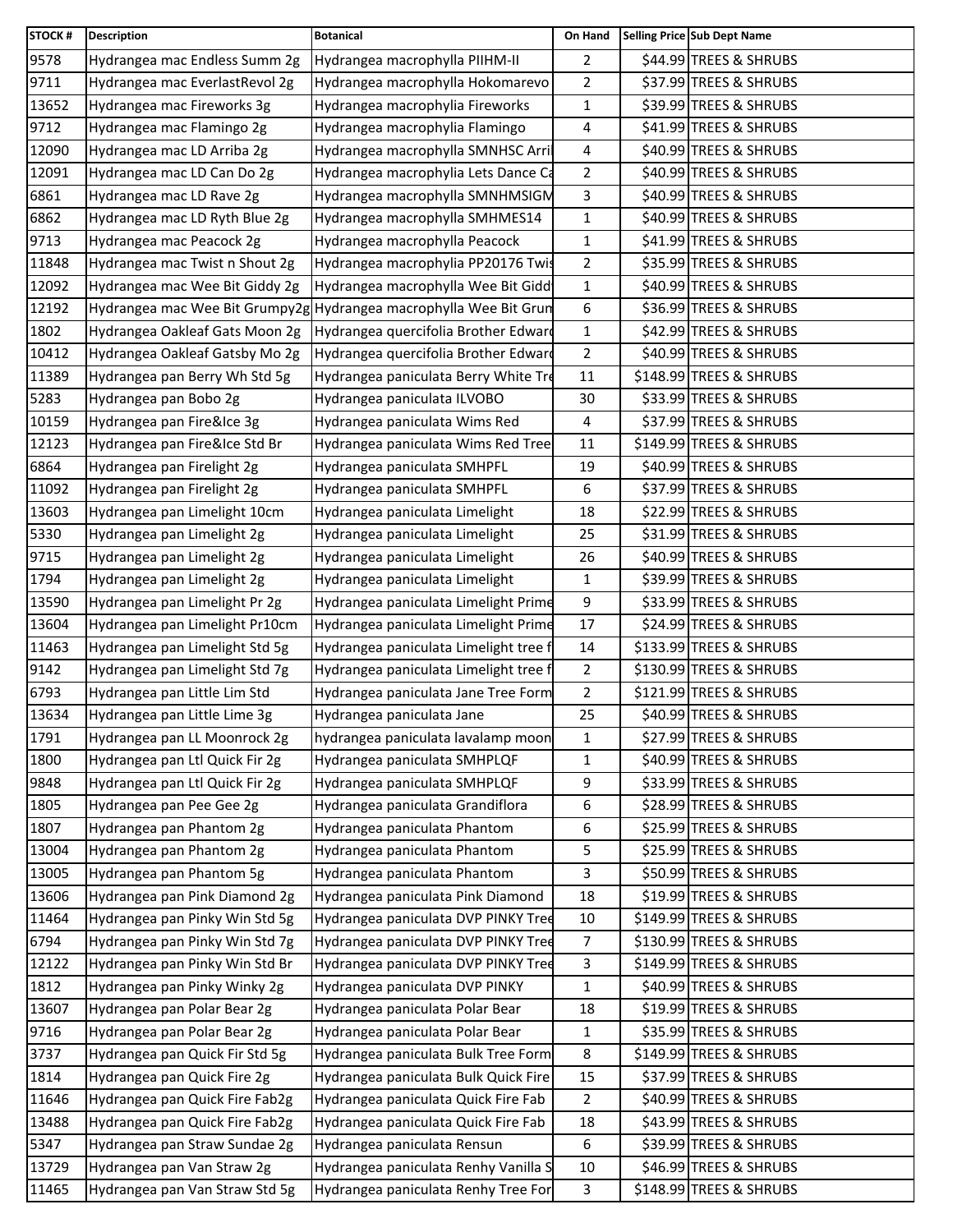| <b>STOCK#</b> | <b>Description</b>             | <b>Botanical</b>                                                  | On Hand        | Selling Price Sub Dept Name     |
|---------------|--------------------------------|-------------------------------------------------------------------|----------------|---------------------------------|
| 13351         | Hydrangea ser Ah Ha 2g         | Hydrangea serrata Ah Ha                                           | $\mathbf{1}$   | \$33.99 TREES & SHRUBS          |
| 13551         | Hydrangea ser Lets Dance Ar    | Hydrangea serrata Lets Dance Arriba                               | 4              | \$38.99 TREES & SHRUBS          |
| 1820          | Hydrangea ser Tuff Stuf AhHa2g | Hydrangea serrata Ah Ha                                           | $\overline{2}$ | \$40.99 TREES & SHRUBS          |
| 6866          | Hydrangea ser Tuff Stuf Red 2g | Hydrangea serrata SMNMAKTSR                                       | 10             | \$40.99 TREES & SHRUBS          |
| 13390         | Hyrdrangea pan Little Lime 2g  | Hydrangea paniculata Little Lime                                  | $\overline{2}$ | \$35.99 TREES & SHRUBS          |
| 13196         | Ironwood 7g                    | Ostrya virginiana                                                 | 1              | \$44.99 TREES & SHRUBS - NATIVE |
| 13195         | Ironwood 7g                    | Ostrya virginiana                                                 | 1              | \$34.99 TREES & SHRUBS - NATIVE |
| 11761         | Juniper Andorra Compact 3g     | Juniperus horizontalis Youngstown                                 | 3              | \$34.99 TREES & SHRUBS          |
| 11455         | Juniper Blue Arrow 100cm 10g   | Juniperus virginiana Blue Arrow                                   | $\overline{2}$ | \$113.99 TREES & SHRUBS         |
| 11881         | Juniper Blue Arrow 110cm Fp    | Juniperus virginiana Blue Arrow                                   | 8              | \$141.99 TREES & SHRUBS         |
| 11641         | Juniper Blue Chip 3g 30cm      | Juniperus horizontalis Blue Chip                                  | $\overline{7}$ | \$41.99 TREES & SHRUBS          |
| 11412         | Juniper Blue Haven 110cm 10g   | Juniperus scopulorum Blue Haven                                   | 1              | \$123.99 TREES & SHRUBS         |
| 13408         | Juniper Blue Pacific 3g        | Juniperus conferta Blue Pacific                                   | 5              | \$40.99 TREES & SHRUBS          |
| 13118         | Juniper Blue Point 275cm Wb    | Juniperus chinensis Blue Point                                    | 1              | \$349.99 TREES & SHRUBS         |
| 13483         | Juniper Blue Point 6g          | Juniperus chinensis Blue Point                                    | 4              | \$23.99 TREES & SHRUBS          |
| 12828         | Juniper Blue Rug 30cm 3g       | Juniperus horizontalis Wiltonii                                   | 5              | \$35.99 TREES & SHRUBS          |
| 3470          | Juniper Blue Star 1g           | Juniperus squamata Blue Star                                      | 13             | \$21.99 TREES & SHRUBS          |
| 1841          | Juniper Blue Star 3g           | Juniperus squamata Blue Star                                      | 5              | \$40.99 TREES & SHRUBS          |
| 12059         | Juniper Blue Star Std 20Hd 5g  | Juniperus squamata Blue Star tree for                             | 8              | \$160.99 TREES & SHRUBS         |
| 232402        | Juniper Calgary Carpet 2g      | Juniperus sabina Calgary Carpet                                   | $\mathbf{1}$   | \$24.99 TREES & SHRUBS          |
| 1843          | Juniper Calgary Carpet 3g      | Juniperus sabina Calgary Carpet                                   | $\overline{2}$ | \$40.99 TREES & SHRUBS          |
| 9136          | Juniper Calgary Carpet 3g      | Juniperus sabina Calgary Carpet                                   | $\overline{7}$ | \$40.99 TREES & SHRUBS          |
| 1846          | Juniper Dwarf Jap Garden 2g    | Juniperus procumbens Nana                                         | 1              | \$25.99 TREES & SHRUBS          |
| 9080          | Juniper Dwarf Jap Garden 30cm  | Juniperus procumbens Nana                                         | 1              | \$40.99 TREES & SHRUBS          |
| 3345          | Juniper Dwarf Jap Garden 3g    | Juniperus procumbens Nana                                         | 5              | \$40.99 TREES & SHRUBS          |
| 6124          | Juniper East Red Cedar 175cm   | Juniperus virginiana                                              | 1              | \$59.99 TREES & SHRUBS - NATIVE |
| 11483         | Juniper East Red Cedar 80cm 4g | Juniperus virginiana                                              | 6              | \$45.99 TREES & SHRUBS - NATIVE |
| 13484         | Juniper Fairview 90cm Fp       | Juniperus chinensis Fairview                                      | 1              | \$126.99 TREES & SHRUBS         |
| 12071         | Juniper Gold Cone 30cm 3g      | Juniperus communis Gold Cone                                      | $\mathbf{1}$   | \$52.99 TREES & SHRUBS          |
| 12010         | Juniper Gold Lace 3g           | Juniperus chinensis pfitzeriana Gold L                            | 5              | \$40.99 TREES & SHRUBS          |
| 12836         | Juniper Lemon Pfizz 1g         | Juniperus chinensis Lemon Pfizz                                   | 4              | \$19.99 TREES & SHRUBS          |
| 9135          | Juniper Lemon Pfizz 3g         | Juniperus chinensis Lemon Pfizz                                   | $\mathbf{1}$   | \$40.99 TREES & SHRUBS          |
| 11762         | Juniper Mint Julep 3g          | Juniperus x media Mint Julep                                      | 11             | \$27.99 TREES & SHRUBS          |
| 11413         | Juniper Moffat Blue 110cm 10g  | Juniperus scopulorum Moffat Blue                                  | $\overline{2}$ | \$123.99 TREES & SHRUBS         |
| 11880         | Juniper Moffat Blue 125cm Fp   | Juniperus scopulorum Moffat Blue                                  | 1              | \$155.99 TREES & SHRUBS         |
| 13352         | Juniper Moffat Blue 140cm Fp   | Juniperus scopulorum Moffat Blue                                  | 3              | \$172.99 TREES & SHRUBS         |
| 13409         | Juniper Monber Icee Blue 3g    | Juniperus horizontalis Monber Icee BI                             | 3              | \$40.99 TREES & SHRUBS          |
| 11414         |                                | Juniper Montana Green 100cm10g Juniperus scopulorum Montana Green | 9              | \$106.99 TREES & SHRUBS         |
| 12049         | Juniper Moonglow 125cm 7g      | Juniperus scopulorum Moonglow                                     | 3              | \$137.99 TREES & SHRUBS         |
| 10789         | Juniper Moonglow 5g            | Juniperus scopulorum Moonglow                                     | 3              | \$80.99 TREES & SHRUBS          |
| 6223          | Juniper Mountbatten 110cm 10g  | Juniperus chinensis Mountbatten                                   | 10             | \$123.99 TREES & SHRUBS         |
| 13009         | Juniper Sea Green PomPom 70cm  | Juniperus chinensis Sea Green                                     | 1              | \$138.99 TREES & SHRUBS         |
| 11415         | Juniper Skyrocket 100cm 10g    | Juniperus scopulorum Skyrocket                                    | 8              | \$106.99 TREES & SHRUBS         |
| 6797          | Juniper Spartan 10g            | Juniperus chinensis Spartan                                       | 5              | \$230.99 TREES & SHRUBS         |
| 13058         | Juniper Spartan 110cm          | Juniperus chinensis Spartan                                       | 10             | \$126.99 TREES & SHRUBS         |
| 12986         | Juniper Spartan 70cm 5g        | Juniperus chinensis Spartan                                       | 4              | \$83.99 TREES & SHRUBS          |
| 7647          | Juniper Taylor 125cm           | Juniperus virginiana Taylor                                       | 1              | \$229.99 TREES & SHRUBS         |
| 12031         | Juniper Taylor 125cm Bb        | Juniperus virginiana Taylor                                       | 4              | \$172.99 TREES & SHRUBS         |
| 1861          | Juniper Wichita Blue 100cm 5g  | Juniperus scopulorum Wichita Blue                                 | 3              | \$98.99 TREES & SHRUBS          |
| 11764         | Juniper Wichita Blue 140cm     | Juniperus scopulorum Wichita Blue                                 | 4              | \$149.99 TREES & SHRUBS         |
| 11809         | Juniper Wichita Blue Tiered 7g | Juniperus scopulorum Wichita Blue Ti                              | $\mathbf{1}$   | \$276.99 TREES & SHRUBS         |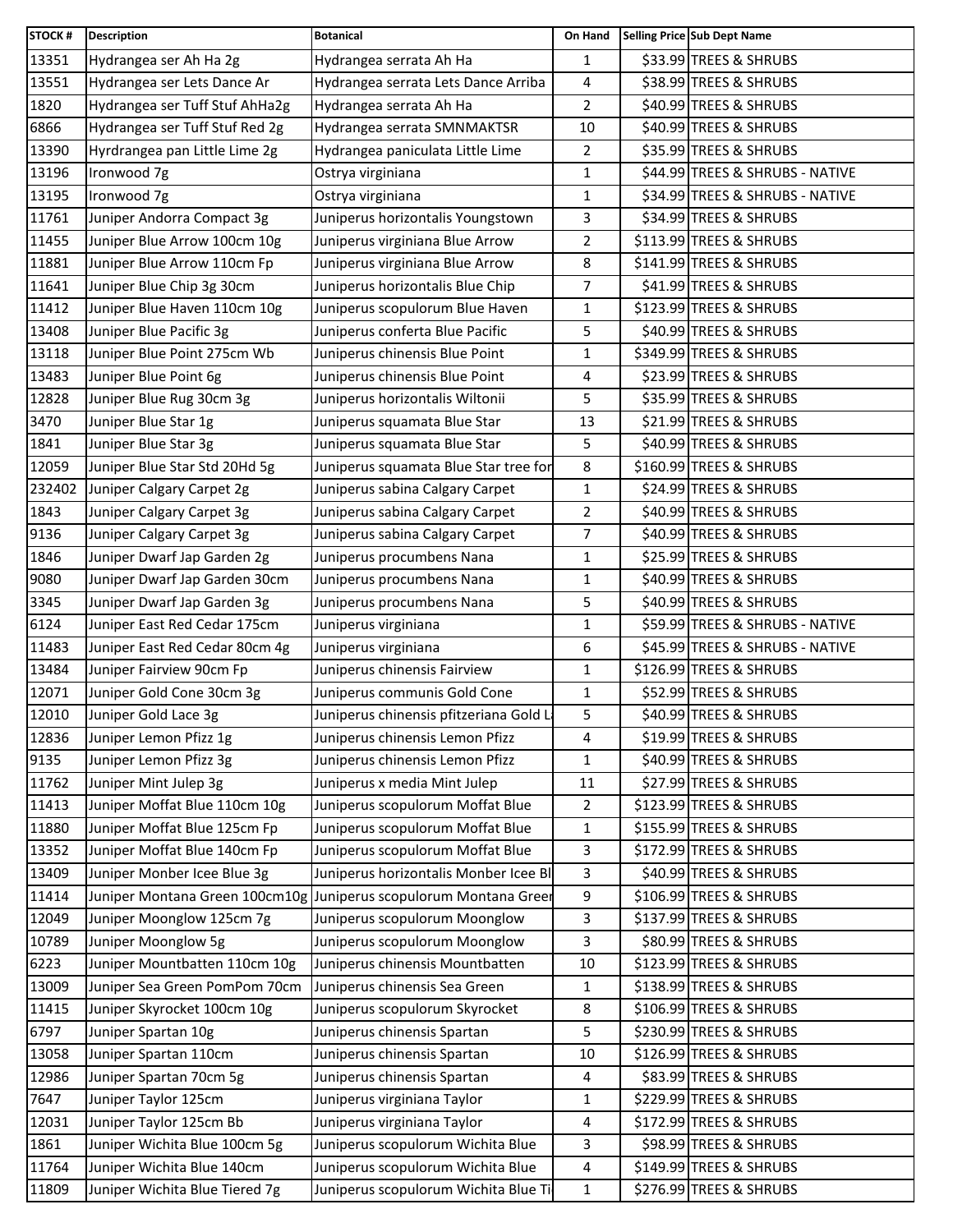| <b>STOCK#</b> | <b>Description</b>                                   | <b>Botanical</b>                        | On Hand        | Selling Price Sub Dept Name      |
|---------------|------------------------------------------------------|-----------------------------------------|----------------|----------------------------------|
| 1863          | Juniper Wichita Spiral140cm 7g                       | Juniperus scopulorum Wichita Blue sp    | $\mathbf{1}$   | \$276.99 TREES & SHRUBS          |
| 7614          | Katsura Red Fox 3                                    | Cercidiphyllum japonicum Rotfuchs       | 3              | \$89.99 TREES & SHRUBS           |
| 6612          | Katsura Tree 150cm                                   | Cercidiphyllum japonicum                | 5              | \$69.99 TREES & SHRUBS           |
| 10746         | Katsura Tree 150cm 6g                                | Cercidiphyllum japonicum                | 1              | \$79.99 TREES & SHRUBS           |
| 6813          | Katsura Tree 15g                                     | Cercidiphyllum japonicum                | $\mathbf{1}$   | \$218.99 TREES & SHRUBS          |
| 10458         | Katsura Tree 200cm                                   | Cercidiphyllum japonicum                | 3              | \$159.99 TREES & SHRUBS          |
| 11321         | Katsura Tree 200cm 7g                                | Cercidiphyllum japonicum                | 13             | \$133.99 TREES & SHRUBS          |
| 4923          | Katsura Tree 7g                                      | Cercidiphyllum japonicum                | 1              | \$131.99 TREES & SHRUBS          |
| 11381         | Kentucky Coffee Tree 225cm Br                        | Gymnocladus dioicus                     | 5              | \$175.99 TREES & SHRUBS - NATIVE |
| 11341         | Larch European 100cm 3g                              | Larix decidua                           | 10             | \$31.99 TREES & SHRUBS           |
| 11343         | Larch European Weeping 120cm7g Larix decidua Pendula |                                         | 3              | \$133.99 TREES & SHRUBS          |
| 1894          | Larch Weeping Std 125cm 7g                           | Larix decidua Pendula                   | 1              | \$152.99 TREES & SHRUBS          |
| 13393         | Lilac Agincourt Beauty 2g                            | Syringa vulgaris Agincourt Beauty       | $\mathbf{1}$   | \$25.99 TREES & SHRUBS           |
| 13631         | Lilac Beauty of Moscow 3g                            | Syringa vulgaris Beauty of Moscow       | 10             | \$33.99 TREES & SHRUBS           |
| 3197          | Lilac Beauty of Moscow 40cm 3g                       | Syringa vulgaris Beauty of Moscow       | 4              | \$33.99 TREES & SHRUBS           |
| 4384          | Lilac Bloom Drk Purple 2g                            | Syringa SMSJBP7                         | 21             | \$42.99 TREES & SHRUBS           |
| 11462         | Lilac Bloom drk Purple Std 5g                        | Syringa SMSJBP7 tree form               | $\overline{2}$ | \$162.99 TREES & SHRUBS          |
| 10783         | Lilac Bloom Dwarf Pink 2g                            | Syringa Bloomerang Dwarf Pink           | $\mathbf{1}$   | \$44.99 TREES & SHRUBS           |
| 12170         | Lilac Bloom Dwf Purple 2g                            | Syringa Bloomerang Dwarf Purple         | 7              | \$44.99 TREES & SHRUBS           |
| 11358         | Lilac Boulevard Tree 250cm                           | Syringa reticutla Boulevard             | 15             | \$190.99 TREES & SHRUBS          |
| 12194         | Lilac Charles Joly 60cm 5g                           | Syringa vulgaris Charles Joly           | 10             | \$54.99 TREES & SHRUBS           |
| 13504         | Lilac Dwarf Korean 3g                                | Syringa meyeri Palibin                  | 4              | \$48.99 TREES & SHRUBS           |
| 13178         | Lilac Dwarf Korean Std 5g                            | Syringa meyeri Palibin tree form        | $\overline{2}$ | \$137.99 TREES & SHRUBS          |
| 11359         | Lilac Ivory Silk 200cm 12g                           | Syringa reticulata Ivory Silk tree form | 11             | \$190.99 TREES & SHRUBS          |
| 9214          | Lilac Ivory Silk Clump 15g                           | Syringa reticulata Ivory Silk           | $\mathbf{1}$   | \$202.99 TREES & SHRUBS          |
| 12125         | Lilac Ivory Silk Tree 200cm Br                       | Syringa reticulata Ivory Silk           | 10             | \$177.99 TREES & SHRUBS          |
| 11385         | Lilac Ivory Silk Tree 225cm Br                       | Syringa reticulata Ivory Silk tree form | $\overline{2}$ | \$165.99 TREES & SHRUBS          |
| 11386         | Lilac Ivory Silk Tree 255cm10g                       | Syringa reticulata Ivory Silk tree form | 1              | \$169.99 TREES & SHRUBS          |
| 13019         | Lilac Ivory Silk Tree 45mm 30g                       | Syringa reticulata Ivory Silk tree form | $\overline{2}$ | \$529.99 TREES & SHRUBS          |
| 11852         | Lilac Little Lady 2g                                 | Syringa x Jeflady Little Lady           | 5              | \$33.99 TREES & SHRUBS           |
| 11357         | Lilac Ludwig Spaeth Std 120cm                        | Syringa vulgaris Ludwig Spaeth tree fd  | 18             | \$128.99 TREES & SHRUBS          |
| 13632         | Lilac Monge 3g                                       | Syringa vulgaris Monge                  | 5              | \$33.99 TREES & SHRUBS           |
| 12198         | Lilac Monge 60cm 5g                                  | Syringa vulgaris Monge                  | 6              | \$54.99 TREES & SHRUBS           |
| 11407         | Lilac President Grevy 2g                             | Syringa vulgaris President Grevy        | $\overline{2}$ | \$41.99 TREES & SHRUBS           |
| 12171         | Lilac Scentara Pura 2g                               | Syringa x hyacinthiflora Scentara Pura  | 9              | \$38.99 TREES & SHRUBS           |
| 13637         | Lilac Sensation 2g                                   | Syringa vulgaris Sensation              | 10             | \$34.99 TREES & SHRUBS           |
| 11394         | Lilac Tinkerbelle Std 7g                             | Syringa Tinkerbelle Tree Form           | 4              | \$144.99 TREES & SHRUBS          |
| 11405         | Lilac Virtual Violet 2g                              | Syringa Bailbridget                     | 2              | \$47.99 TREES & SHRUBS           |
| 11406         | Lilac Yankee Doodle 30cm 2g                          | Syringa vulgaris Yankee Doodle          | 4              | \$42.99 TREES & SHRUBS           |
| 5987          | Linden Glenleven 7g                                  | Tilia x flavescens Glenleven            | 2              | \$137.99 TREES & SHRUBS          |
| 13021         | Linden Greenspire 15g                                | Tilia cordata Greenspire                | 5              | \$235.99 TREES & SHRUBS          |
| 5986          | Linden Greenspire 7g                                 | Tilia cordata Greenspire                | 4              | \$137.99 TREES & SHRUBS          |
| 13020         | Linden Sentry 15g                                    | Tilia americana Sentry                  | 5              | \$235.99 TREES & SHRUBS          |
| 4404          | Locust Black Purple Robe 250cm                       | Robinia pseudoacacia Purple Robe        | $\mathbf{1}$   | \$211.99 TREES & SHRUBS          |
| 12903         | Magnolia Ann 125cm Wb                                | Magnolia x Ann                          | 2              | \$356.99 TREES & SHRUBS          |
| 12065         | Magnolia Butterflies 125cm 5g                        | <b>Magnolia Butterflies</b>             | 3              | \$183.99 TREES & SHRUBS          |
| 12824         | Magnolia Coates 5g                                   | Magnolia Coates                         | 5              | \$218.99 TREES & SHRUBS          |
| 9196          | Magnolia Cucumber Tree 40mm W Magnolia acuminata     |                                         | $\mathbf{1}$   | \$632.99 TREES & SHRUBS - NATIVE |
| 3455          | Magnolia Elizabeth 110cm 5g                          | Magnolia                                | $\overline{2}$ | \$160.99 TREES & SHRUBS          |
| 12823         | Magnolia Elizabeth 7g 140cm                          | Magnolia x Elizabeth                    | 3              | \$218.99 TREES & SHRUBS          |
| 12152         | Magnolia Elizabeth7g                                 | Magnolia x Elizabeth                    | $\overline{2}$ | \$172.99 TREES & SHRUBS          |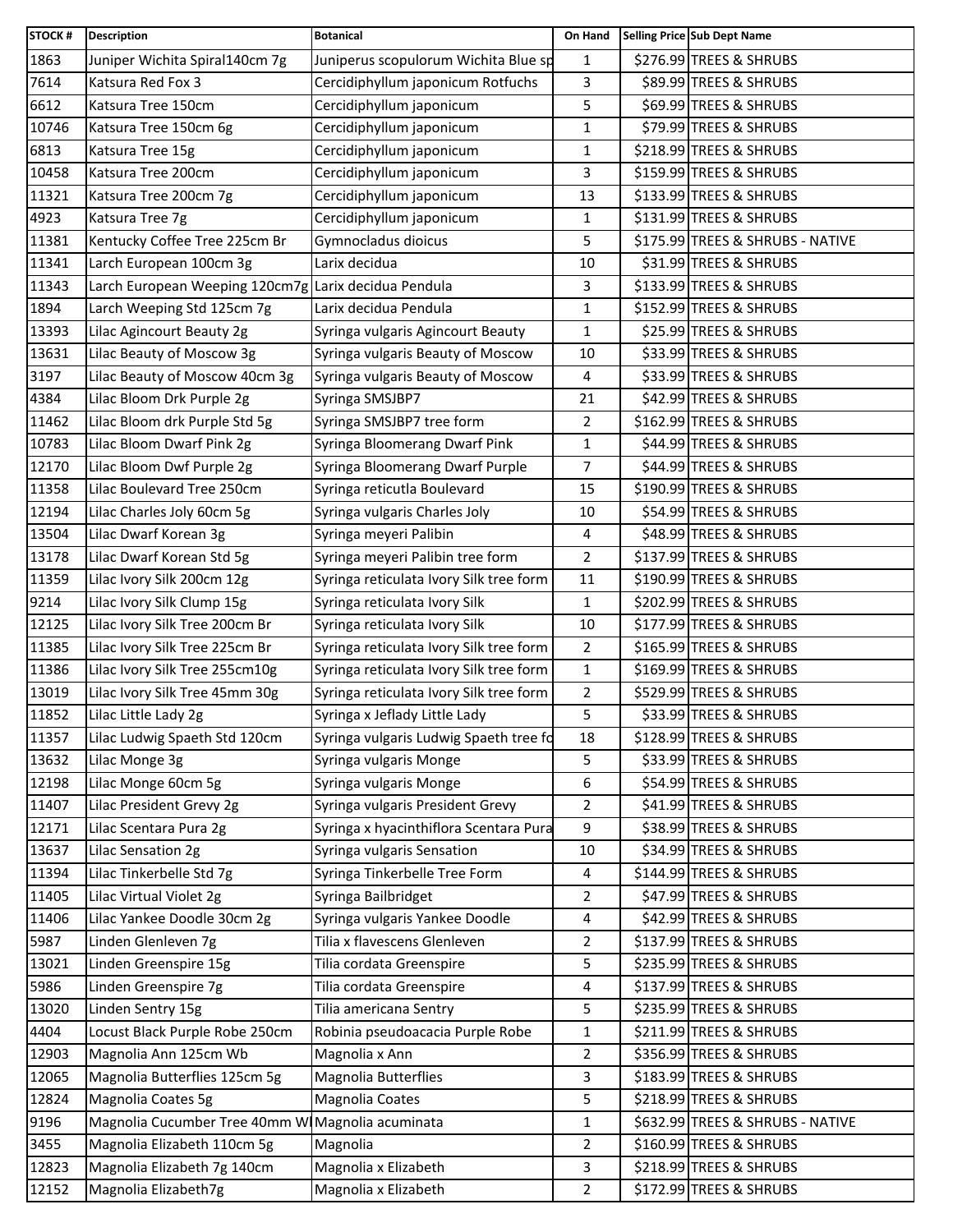| <b>STOCK#</b> | <b>Description</b>                                             | <b>Botanical</b>                     | On Hand        | Selling Price Sub Dept Name |
|---------------|----------------------------------------------------------------|--------------------------------------|----------------|-----------------------------|
| 8890          | Magnolia Galaxy Tree 150cm 7g                                  | Magnolia x Galaxy                    | 4              | \$239.99 TREES & SHRUBS     |
| 12435         | Magnolia Genie Shrub Form 2g                                   | Magnolia Genie                       | 13             | \$62.99 TREES & SHRUBS      |
| 12904         | Magnolia Golden Gala 150cm Wb                                  | Magnolia x Golden Gala               | $\overline{2}$ | \$448.99 TREES & SHRUBS     |
| 13481         | Magnolia Leonard Messel 10g                                    | Magnolia x loebneri Leonard Messel   | $\mathbf{1}$   | \$339.99 TREES & SHRUBS     |
| 13030         | Magnolia San Jose Tree125cm 7g                                 | Magnolia x souangeana San Jose       | 5              | \$241.99 TREES & SHRUBS     |
| 12055         | Magnolia Sunsation 150cm 7g                                    | Magnolia x Sunsation                 | $\overline{2}$ | \$229.99 TREES & SHRUBS     |
| 12906         | Magnolia Vulcan TF 150cm 7g                                    | Magnolia x Vulcan                    | 1              | \$202.99 TREES & SHRUBS     |
| 13705         | Maple Amur 2g                                                  | Acer japonica Aconitifolium          | 1              | \$120.99 TREES & SHRUBS     |
| 11891         | Maple Armstrong 45mm 30g                                       | Acer rubrum Armstrong                | 5              | \$506.99 TREES & SHRUBS     |
| 11458         | Maple Autumn Blaze 200cm Br                                    | Acer x freemanii Jeffersred          | 8              | \$153.99 TREES & SHRUBS     |
| 13295         | Maple Autumn Blaze 50mm 30g                                    | Acer x freemanii Jeffersred Autumn B | 3              | \$552.99 TREES & SHRUBS     |
| 13226         | Maple Autumn Fantasy 200cm 1Br Acer x freemanii Autumn Fantasy |                                      | 5              | \$195.99 TREES & SHRUBS     |
| 13329         | Maple Autumn Fantasy 200cm Br                                  | Acer x freemanii Autumn Fantasy      | 9              | \$195.99 TREES & SHRUBS     |
| 11288         | Maple Autumn Fantasy 250cm 16g Acer x freemanii Autumn Fantasy |                                      | 20             | \$182.99 TREES & SHRUBS     |
| 13284         | Maple Autumn Fantasy 70mm Wb Acer x freemanii Autumn Fantasy   |                                      | 14             | \$499.99 TREES & SHRUBS     |
| 11294         | Maple Brandywine 200cm 12g                                     | Acer rubrum Brandywine               | 8              | \$224.99 TREES & SHRUBS     |
| 11376         | Maple Brandywine 250cm 10g                                     | Acer rubrum Brandywine               | 3              | \$197.99 TREES & SHRUBS     |
| 12112         | Maple Celebration 200cm Br                                     | Acer x freemanii Celebration         | 20             | \$147.99 TREES & SHRUBS     |
| 12447         | Maple Crimson King 15g                                         | Acer platanoides Crimson King        | 5              | \$300.99 TREES & SHRUBS     |
| 9151          | Maple Crimson King 45mm Wb                                     | Acer platanoides Crimson King        | 1              | \$517.99 TREES & SHRUBS     |
| 10415         | Maple Crimson King 50mm                                        | Acer platanoides Crimson King        | 5              | \$520.99 TREES & SHRUBS     |
| 9274          | Maple Crimson Sunset 10g                                       | Acer truncatum x platanoides JFS-KW  | $\mathbf{1}$   | \$199.99 TREES & SHRUBS     |
| 2011          | Maple Crimson Sunset 15g                                       | Acer truncatum x Crimson Sunset      | 3              | \$287.99 TREES & SHRUBS     |
| 6809          | Maple Crimson Sunset 45mm 30g                                  | Acer truncatum x platanoides JFS-KW  | $\overline{2}$ | \$471.99 TREES & SHRUBS     |
| 6600          | Maple Crimson Sunset 45mm Wb                                   | Acer truncatum x platanoides JFS-KW  | $\mathbf{1}$   | \$434.99 TREES & SHRUBS     |
| 11894         | Maple Crimson Sunset 50mm 30g                                  | Acer truncatum x Crimson Sunset      | 9              | \$529.99 TREES & SHRUBS     |
| 12132         | Maple Crimson Sunset 50mm Wb                                   | Acer truncatum x Crimson Sunset      | 10             | \$468.99 TREES & SHRUBS     |
| 6196          | Maple Harlequin 250cm 10g                                      | Acer platanoides Drummondii          | 4              | \$197.99 TREES & SHRUBS     |
| 3494          | Maple Harlequin 250cm 16g                                      | Acer platanoides Drummondii          | 10             | \$195.99 TREES & SHRUBS     |
| 2018          | Maple Jap Bloodgood 125cm 5g                                   | Acer palmatum Bloodgood              | 3              | \$174.99 TREES & SHRUBS     |
| 8426          | Maple Jap Bloodgood 2g                                         | Acer palmatum Bloodgood              | 3              | \$70.99 TREES & SHRUBS      |
| 12075         | Maple Jap Bloodgood 80cm 3g                                    | Acer palmatum Bloodgood              | 7              | \$114.99 TREES & SHRUBS     |
| 2022          | Maple Jap Emp 1 120cm 7g                                       | Acer palmatum Wolff                  | 4              | \$159.99 TREES & SHRUBS     |
| 2023          | Maple Jap Emp 1 60cm 2g                                        | Acer palmatum Wolff                  | 24             | \$91.99 TREES & SHRUBS      |
| 13704         | Maple Jap Emperor 1 200cm                                      | acer palmatum Emperor 1              | 1              | \$667.99 TREES & SHRUBS     |
| 7665          | Maple Jap Fireglow 60cm 2g                                     | Acer palmatum Fireglow               | 1              | \$91.99 TREES & SHRUBS      |
| 13706         | Maple Jap Full Moon 2g                                         | Acer japonicum Green Cascade         | 2              | \$120.99 TREES & SHRUBS     |
| 12104         | Maple Jap Hubbs Red Willow 2g                                  | Acer palmatum Hubbs Red Willow       | 2              | \$114.99 TREES & SHRUBS     |
| 11290         | Maple Jap Inaba Shidare 100cm                                  | Acer palmatum Inaba Shidare          | 6              | \$147.99 TREES & SHRUBS     |
| 12399         | Maple Jap Inaba Shidare 2g                                     | Acer palmatum Inaba Shidare          | 3              | \$64.99 TREES & SHRUBS      |
| 12105         | Maple Jap Purple Ghost 50cm 2g                                 | Acer palmatum Purple Ghost           | $\mathbf{1}$   | \$105.99 TREES & SHRUBS     |
| 11291         | Maple Jap Tamukeyama 120cm 7g Acer palmatum Tamukeyama         |                                      | 15             | \$159.99 TREES & SHRUBS     |
| 12400         | Maple Jap Tamukeyama 2g                                        | Acer palmatum Tamukeyama             | $\overline{2}$ | \$49.99 TREES & SHRUBS      |
| 3468          | Maple Jap Tamukeyama 40cm 2g                                   | Acer palmatum Tamukeyama             | 1              | \$84.99 TREES & SHRUBS      |
| 6847          | Maple Jap Tamukeyama 80cm 5g                                   | Acer palmatum Tamukeyama             | 1              | \$174.99 TREES & SHRUBS     |
| 2033          | Maple Jap Twomblys Red Sent 2g                                 | Acer palmatum Twomblys Red Sentin    | 1              | \$87.99 TREES & SHRUBS      |
| 13707         | Maple Jap Yama Kagi 2g                                         | Acer Japonicum Yama Kagi             | $\overline{2}$ | \$120.99 TREES & SHRUBS     |
| 9842          | Maple Korean Cascadia 10g                                      | Acer pseudosieboldianum Cascadia     | $\mathbf{1}$   | \$437.99 TREES & SHRUBS     |
| 12136         | Maple Nor Princeton Gold 7g                                    | Acer platanoides Princeton Gold      | $\overline{c}$ | \$138.99 TREES & SHRUBS     |
|               | S000026 Maple Norway 7g                                        | Acer platanoides Drummondii          | 4              | \$137.99 TREES & SHRUBS     |
| 13235         | Maple Paperbark 150cm Bb                                       | Acer griseum                         | 1              | \$437.99 TREES & SHRUBS     |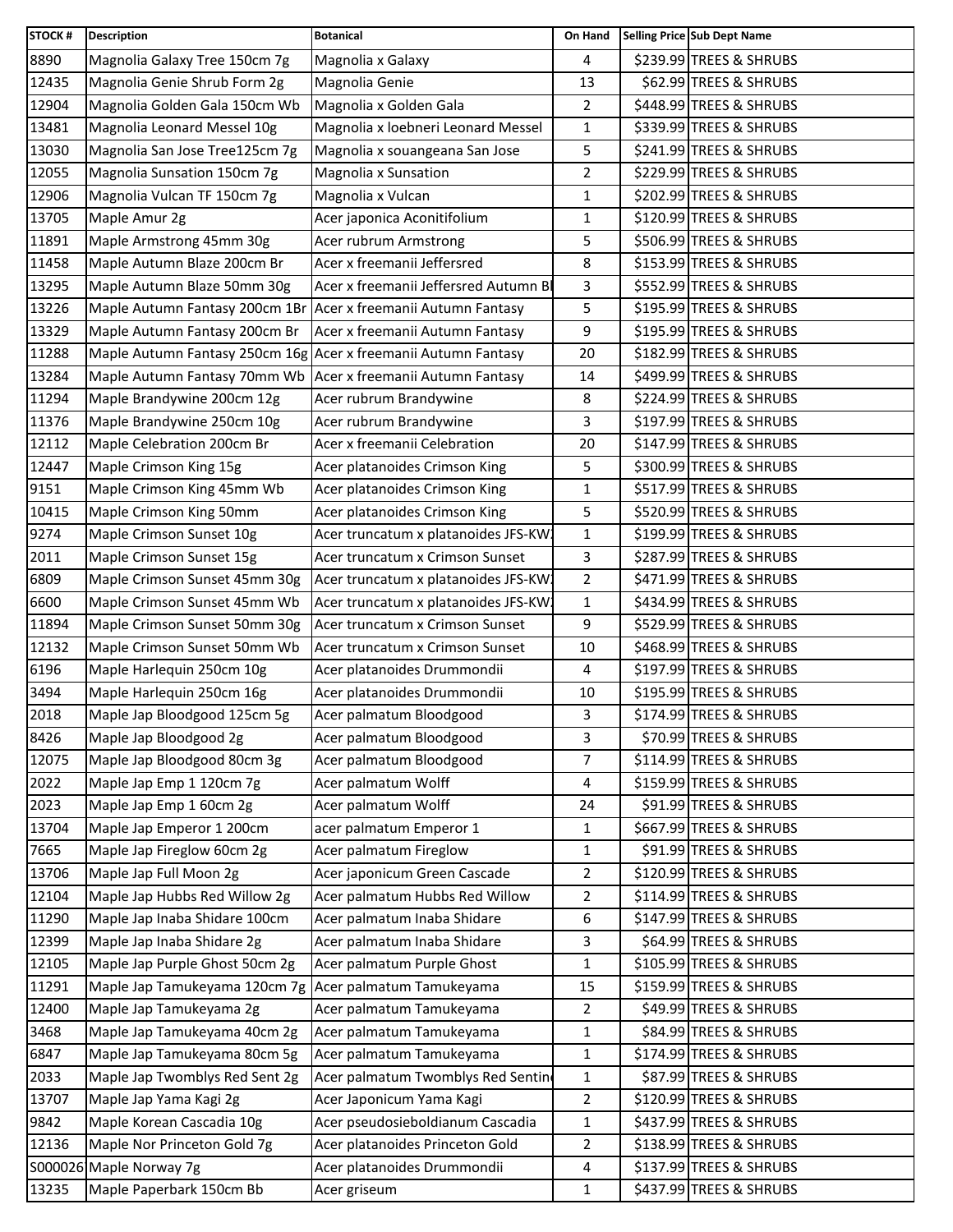| <b>STOCK#</b> | <b>Description</b>                                     | <b>Botanical</b>                      | On Hand        | Selling Price Sub Dept Name       |
|---------------|--------------------------------------------------------|---------------------------------------|----------------|-----------------------------------|
| 12037         | Maple Paperbark 175cm Bb                               | Acer griseum                          | 8              | \$299.99 TREES & SHRUBS           |
| 13054         | Maple Red 35mm Wb                                      | Acer rubrum                           | $\overline{2}$ | \$299.99 TREES & SHRUBS - NATIVE  |
| 12133         | Maple Red 45mm Wb                                      | Acer rubrum Brandywine                | 9              | \$429.99 TREES & SHRUBS           |
| 13223         | Maple Red 60cm 2g                                      | Acer rubrum                           | 1              | \$28.99 TREES & SHRUBS - NATIVE   |
| 13224         | Maple Red 80 cm Br                                     | Acer rubrum                           | 22             | \$14.99 TREES & SHRUBS - NATIVE   |
| 12114         | Maple Red Native 150cm                                 | Acer rubrum                           | 20             | \$65.99 TREES & SHRUBS - NATIVE   |
| 11293         | Maple Red Native 250cm 12g                             | Acer rubrum                           | 14             | \$164.99 TREES & SHRUBS - NATIVE  |
| 12137         | Maple Red Native 2g                                    | Acer rubrum                           | 1              | \$27.99 TREES & SHRUBS - NATIVE   |
| 10206         | Maple Red Native 5g                                    | Acer rubrum                           | 1              | \$79.99 TREES & SHRUBS - NATIVE   |
| 11377         | Maple Red Sun Valley 250cm 15g                         | Acer rubrum Sun Valley                | 8              | \$197.99 TREES & SHRUBS           |
| 12115         | Maple Red Sunset 175cm Br                              | Acer rubrum Red Sunset                | 20             | \$165.99 TREES & SHRUBS           |
| 5543          | Maple Redpointe 25g 50mm                               | Acer rubrum Redpointe                 | 1              | \$519.99 TREES & SHRUBS           |
| 11892         | Maple Redpointe 50mm 30g                               | Acer rubrum Frank Jr Redpointe        | 4              | \$529.99 TREES & SHRUBS           |
| 5971          | Maple Redpointe 7g                                     | Acer rubrum Frank Jr Redpointe        | 1              | \$138.99 TREES & SHRUBS           |
| 6602          | Maple Redpointe 80mm Wb                                | Acer rubrum Frank Jr Redpointe        | 9              | \$799.99 TREES & SHRUBS           |
| 11295         | Maple Redpointe Red 175cm 12g                          | Acer rubrum Redpointe                 | 18             | \$180.99 TREES & SHRUBS           |
| 11292         | Maple Royal Red 250cm 16g                              | Acer platanoides Royal Red            | 25             | \$195.99 TREES & SHRUBS           |
| 11893         | Maple Royal Red 45mm 30g                               | Acer platanoides Royal Red            | 3              | \$494.99 TREES & SHRUBS           |
| 6807          | Maple Royal Red 7g                                     | Acer platanoides Royal Red            | 3              | \$145.99 TREES & SHRUBS           |
| 12113         | Maple Sienna Glen 175cm Br                             | Acer x freemanii Sienna               | 15             | \$135.99 TREES & SHRUBS           |
| 13325         | Maple Sienna Glen 200cm                                | Acer x freemanii Sienna               | 5              | \$155.99 TREES & SHRUBS           |
| 10576         | Maple Silver 150cm 6g                                  | Acer saccharinum                      | 1              | \$54.99 TREES & SHRUBS - NATIVE   |
| 5974          | Maple Silver 15g                                       | Acer saccharinum                      | 10             | \$234.99 TREES & SHRUBS - NATIVE  |
| 12117         | Maple Silver 200cm Br                                  | Acer saccharinum                      | 20             | \$127.99 TREES & SHRUBS - NATIVE  |
| 11298         | Maple Silver 250cm 12g                                 | Acer saccharinum                      | 15             | \$154.99 TREES & SHRUBS - NATIVE  |
| 12921         | Maple Silver 50mm Wb                                   | Acer saccharinum                      | 1              | \$409.99 TREES & SHRUBS - NATIVE  |
| 8746          | Maple Sugar 110mm 30' Wb                               | Acer saccharum                        | $\mathbf{1}$   | \$1199.00 TREES & SHRUBS - NATIVE |
| 5437          | Maple Sugar 15g                                        | Acer saccharum                        | 3              | \$325.99 TREES & SHRUBS - NATIVE  |
| 11296         | Maple Sugar 200cm 12g                                  | Acer saccharinum                      | 5              | \$161.99 TREES & SHRUBS - NATIVE  |
| 13055         | Maple Sugar 25mm 300cm Wb                              | Acer saccharum                        | 1              | \$249.99 TREES & SHRUBS - NATIVE  |
| 12979         | Maple Sugar 35mm 16g                                   | Acer saccharinum                      | 7              | \$220.99 TREES & SHRUBS - NATIVE  |
| 13057         | Maple Sugar 35mm Wb                                    | Acer saccharum                        | 1              | \$299.99 TREES & SHRUBS - NATIVE  |
| 12971         | Maple Sugar 40mm Wb                                    | Acer saccharum                        | 2              | \$349.99 TREES & SHRUBS - NATIVE  |
| 13015         | Maple Sugar 50mm 30g                                   | Acer saccharum                        | 3              | \$552.99 TREES & SHRUBS - NATIVE  |
| 8707          | Maple Sugar 50mm Wb                                    | Acer saccharum                        | 2              | \$499.99 TREES & SHRUBS - NATIVE  |
| 13090         | Maple Sugar 55mm Wb                                    | Acer saccharum                        | 2              | \$524.99 TREES & SHRUBS - NATIVE  |
| 13225         | Maple Sugar 60cm 1g                                    | Acer saccharum                        | 22             | \$16.99 TREES & SHRUBS - NATIVE   |
| 13124         | Maple Sugar 75mm                                       | Acer saccharum                        | 1              | \$799.99 TREES & SHRUBS           |
| 8749          | Maple Sugar 75mm Wb                                    | Acer saccharum                        | 1              | \$799.99 TREES & SHRUBS - NATIVE  |
| 8591          | Maple Sugar 80mm Wb                                    | Acer saccharum                        | 2              | \$874.99 TREES & SHRUBS - NATIVE  |
| 8701          | Maple Sugar 90mm                                       | Acer saccharum                        | $\mathbf{1}$   | \$999.99 TREES & SHRUBS - NATIVE  |
| 12116         | Maple Sugar Columnar 150cm Br                          | Acer saccharum Columnar               | 10             | \$129.99 TREES & SHRUBS           |
| 11297         | Maple Sugar Columnar 250cm 16g Acer saccharum Columnar |                                       | 9              | \$202.99 TREES & SHRUBS           |
| 6805          | Maple Sugar Green Mountain 30g                         | Acer saccharum Green Mountain         | $\overline{2}$ | \$575.99 TREES & SHRUBS           |
| 13016         | Maple Sugar Legacy 45mm 30g                            | Acer saccharum Legacy                 | 1              | \$580.99 TREES & SHRUBS           |
| 13733         | Mockorange Golden 3g                                   | Philadelphus coronarius Aureus        | 3              | \$47.99 TREES & SHRUBS            |
| 13736         | Mockorange Illuminati Arch 2g                          | Philadelphus x illuminati Arch        | 5              | \$44.99 TREES & SHRUBS            |
| 13734         | Mockorange Illuminati Tower 2g                         | Philadelphus coonarius Illuminatio To | 5              | \$44.99 TREES & SHRUBS            |
| 13278         | Mockorange Snowbelle 3g                                | Philadelphus virginalis Snowbelle     | 1              | \$28.99 TREES & SHRUBS            |
| 11403         | Mockorange Snowbelle 8"                                | Philadelphus Snowbelle                | 1              | \$19.99 TREES & SHRUBS            |
| 13277         | Mockorange Snowflake 3g                                | Philadelphus Miniature Snowflake      | 3              | \$28.99 TREES & SHRUBS            |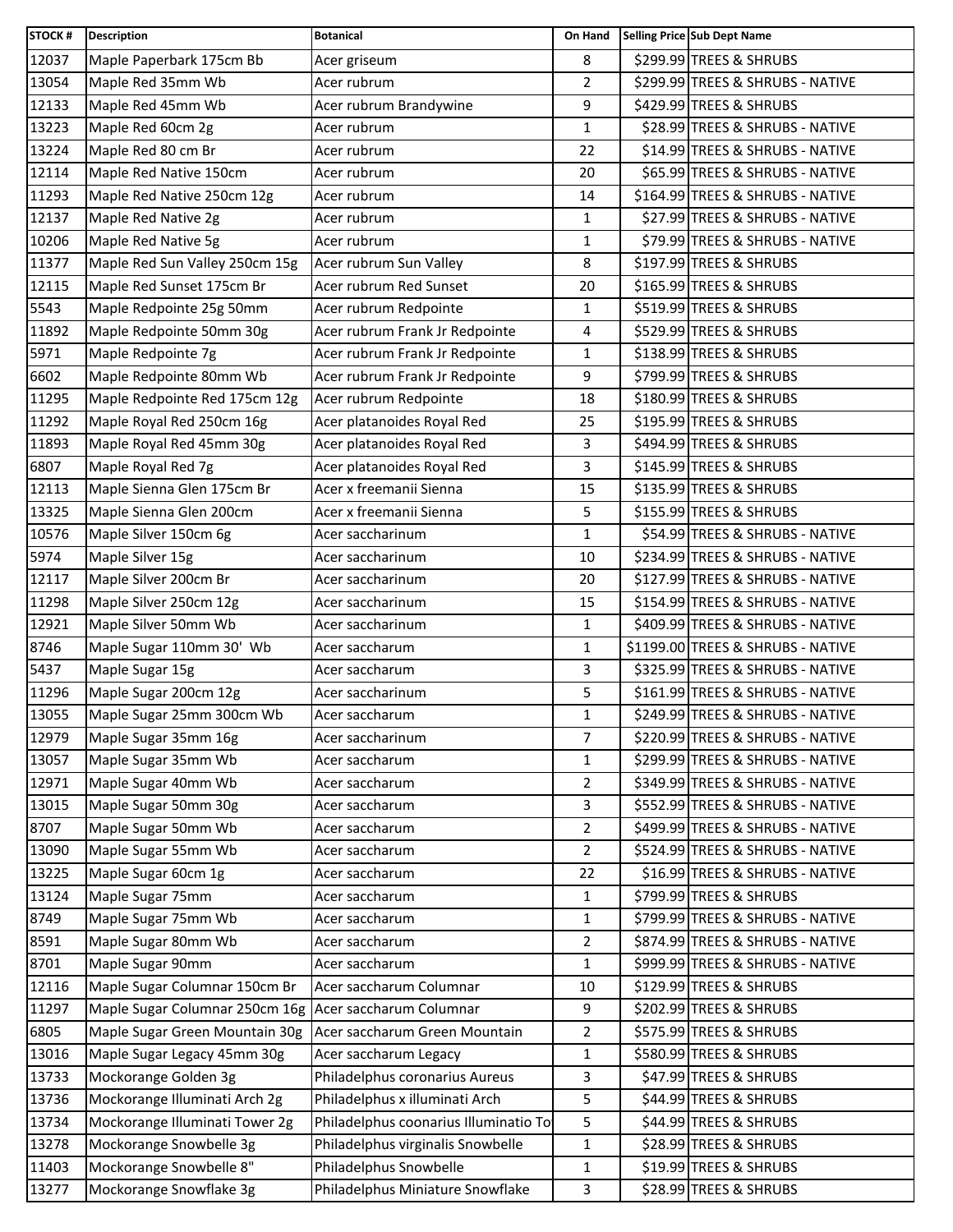| <b>STOCK#</b> | <b>Description</b>             | <b>Botanical</b>                    | On Hand        | Selling Price Sub Dept Name      |
|---------------|--------------------------------|-------------------------------------|----------------|----------------------------------|
| 13735         | Mockorange Snowflake Mini 3g   | Philadelphus Miniature Snowflake    | 5              | \$48.99 TREES & SHRUBS           |
| 11391         | Mulberry Weep Fruitles Std 15g | Morus alba Pendula Fruitless        | 6              | \$162.99 TREES & SHRUBS          |
| 4235          | Mulberry Weeping Fruitless 10g | Morus alba Pendula Fruitless        | $\mathbf{1}$   | \$156.99 TREES & SHRUBS          |
| 12953         | Mulberry Weeping Fruitless 7g  | Morus alba Chaparral Std            | 4              | \$117.99 TREES & SHRUBS          |
| 11475         | Ninebark Center Glow 3g        | Physocarpus opulifolius Center Glow | $\overline{2}$ | \$35.99 TREES & SHRUBS           |
| 12096         | Ninebark Diabolo 40cm 2g       | Physocarpus opulifolus Diabolo      | $\overline{7}$ | \$33.99 TREES & SHRUBS           |
| 8894          | Ninebark Lemon Candy 2g        | Physocarpus opulifolius Podaras 3   | 1              | \$37.99 TREES & SHRUBS           |
| 3092          | Ninebark Lemon Candy 3g        | Physocarpus opulifolius Podaras 3   | 4              | \$39.99 TREES & SHRUBS           |
| 4242          | Ninebark Lemon Candy 5g        | Physocarpus opulifolius Podaras 3   | 1              | \$54.99 TREES & SHRUBS           |
| 11789         | Ninebark Little Devil 2g       | Physocarpus opulifolius Donna May   | 5              | \$32.99 TREES & SHRUBS           |
| 4855          | Ninebark Mahogany Magic 2g     | Physocarpus opulifolius Mahogany M  | 3              | \$37.99 TREES & SHRUBS           |
| 11790         | Ninebark Raspberry Lemonade 2g | Physocarpus opulifolius ZLEYel2     | 3              | \$26.99 TREES & SHRUBS           |
| 6871          | Ninebark Summer Wine 2g        | Physocarpus opulifolius Seward Sumn | 13             | \$37.99 TREES & SHRUBS           |
| 6872          | Ninebark Summer Wine Black 2g  | Physocarpus opulifolius SMNPMS Sun  | 19             | \$37.99 TREES & SHRUBS           |
| 12097         | Ninebark Tiny Wine 25cm 2g     | Physocarpus opulifolius SMPOTW Tin  | 12             | \$37.99 TREES & SHRUBS           |
| 4870          | Ninebark Tiny Wine Gold 2g     | Physocarpus opulifolius SMNPOTWG    | 21             | \$37.99 TREES & SHRUBS           |
| 10453         | Oak Bur 175cm 4g               | Quercus macrocarpa                  | 1              | \$69.99 TREES & SHRUBS - NATIVE  |
| 11384         | Oak Bur 225cm Br               | Quercus macrocarpa                  | 4              | \$169.99 TREES & SHRUBS - NATIVE |
| 12158         | Oak Bur 2g                     | Quercus macrocarpa                  | 7              | \$27.99 TREES & SHRUBS - NATIVE  |
| 12130         | Oak Bur 35mm 16g               | Quercus macrocarpa                  | $\overline{2}$ | \$226.99 TREES & SHRUBS - NATIVE |
| 12131         | Oak Chinkapin 250cm 16g        | Quercus muehlenbergii               | 2              | \$200.99 TREES & SHRUBS - NATIVE |
| 11352         | Oak English 250cm 16g          | Quercus robur                       | 4              | \$200.99 TREES & SHRUBS          |
| 11383         | Oak English Br                 | Quercus robur                       | 8              | \$160.99 TREES & SHRUBS          |
| 11353         | Oak English Skinny Genes 200cm | Quercus robur Skinny Genes          | 9              | \$173.99 TREES & SHRUBS          |
| 12448         | Oak Pin 15g                    | Quercus palustris                   | 5              | \$325.99 TREES & SHRUBS - NATIVE |
| 12916         | Oak Pin 30cm 1g                | Quercus palustris                   | 9              | \$16.99 TREES & SHRUBS - NATIVE  |
| 2121          | Oak Pin 7g                     | Quercus palustris                   | 4              | \$145.99 TREES & SHRUBS - NATIVE |
| 2120          | Oak Pyramidal English 150cm 7g | Quercus robur Fastigiata            | $\overline{7}$ | \$160.99 TREES & SHRUBS          |
| 11354         | Oak Red 200cm 3g               | Quercus rubra                       | 4              | \$46.80 TREES & SHRUBS - NATIVE  |
| 12984         | Oak Red 200cm 3g               | Quercus rubra                       | 10             | \$44.99 TREES & SHRUBS - NATIVE  |
| 13056         | Oak Red 35mm Wb                | Quercus rubra                       | 3              | \$249.99 TREES & SHRUBS - NATIVE |
| 12972         | Oak Red 40mm Wb                | Quercus rubra                       | 6              | \$299.99 TREES & SHRUBS - NATIVE |
| 12973         | Oak Red 45mm Wb                | Quercus rubra                       | 3              | \$349.99 TREES & SHRUBS - NATIVE |
| 8743          | Oak Red 50mm Wb                | Quercus rubra                       | 3              | \$399.99 TREES & SHRUBS - NATIVE |
| 13197         | Oak Red 55mm Wb                | Quercus rubra                       | 1              | \$449.99 TREES & SHRUBS - NATIVE |
| 13089         | Oak Red 60mm Wb                | Quercus rubra                       | $\mathbf{1}$   | \$499.99 TREES & SHRUBS - NATIVE |
| 8744          | Oak Red 65mm Wb                | Quercus rubra                       | $\overline{2}$ | \$549.99 TREES & SHRUBS - NATIVE |
| 11808         | Oak Regal Prince Columnar 7g   | Quercus x Warei Long                | 4              | \$195.99 TREES & SHRUBS          |
| 12983         | Oak Skinny Genes 200cm 10g     | Quercus robur Skinny Genes          | 9              | \$173.99 TREES & SHRUBS          |
| 13018         | Oak Urban Pinnacle 50mm 25g    | Quercus macro carpa Urban Pinnacle  | 4              | \$580.99 TREES & SHRUBS          |
| 13327         | Pear Fl Chanticleer 120cm Br   | Pyrus calleryana Chanticleer        | 13             | \$127.99 TREES & SHRUBS          |
| 10292         | Pear FI Chanticleer 20g        | Pyrus calleryana Chanticleer        | 1              | \$402.99 TREES & SHRUBS          |
| 11349         | Pear FI Chanticleer 250cm 16g  | Pyrus calleryana Chanticleer        | 10             | \$190.99 TREES & SHRUBS          |
| 4748          | Pear FI Chanticleer 7g         | Pyrus calleryana Chanticleer        | $\overline{2}$ | \$145.99 TREES & SHRUBS          |
| 11457         | Pear Fl Redspire 150cm Br      | Pyrus calleryana Redspire           | 9              | \$139.99 TREES & SHRUBS          |
| 11382         | Pear Fl Redspire 175cm 10g     | Pyrus calleryana Redspire           | 1              | \$169.99 TREES & SHRUBS          |
| 13486         | Peashrub Walkers Weeping Std5g | Caragana arborescens Walker         | 3              | \$133.99 TREES & SHRUBS          |
| 6111          | Peashrub Weeping Std 120cm     | Caragana arborescens Pendula        | 9              | \$124.99 TREES & SHRUBS          |
| 2200          | Peashrub Weeping Std 7g        | Caragana arborescens Pendula        | 4              | \$110.99 TREES & SHRUBS          |
| 2232          | Pine Bristlecone 80cm          | Pinus aristata                      | 2              | \$340.99 TREES & SHRUBS          |
| 11867         | Pine Domingo Limber 10g        | Pinus flexilis Domingo              | 4              | \$437.99 TREES & SHRUBS          |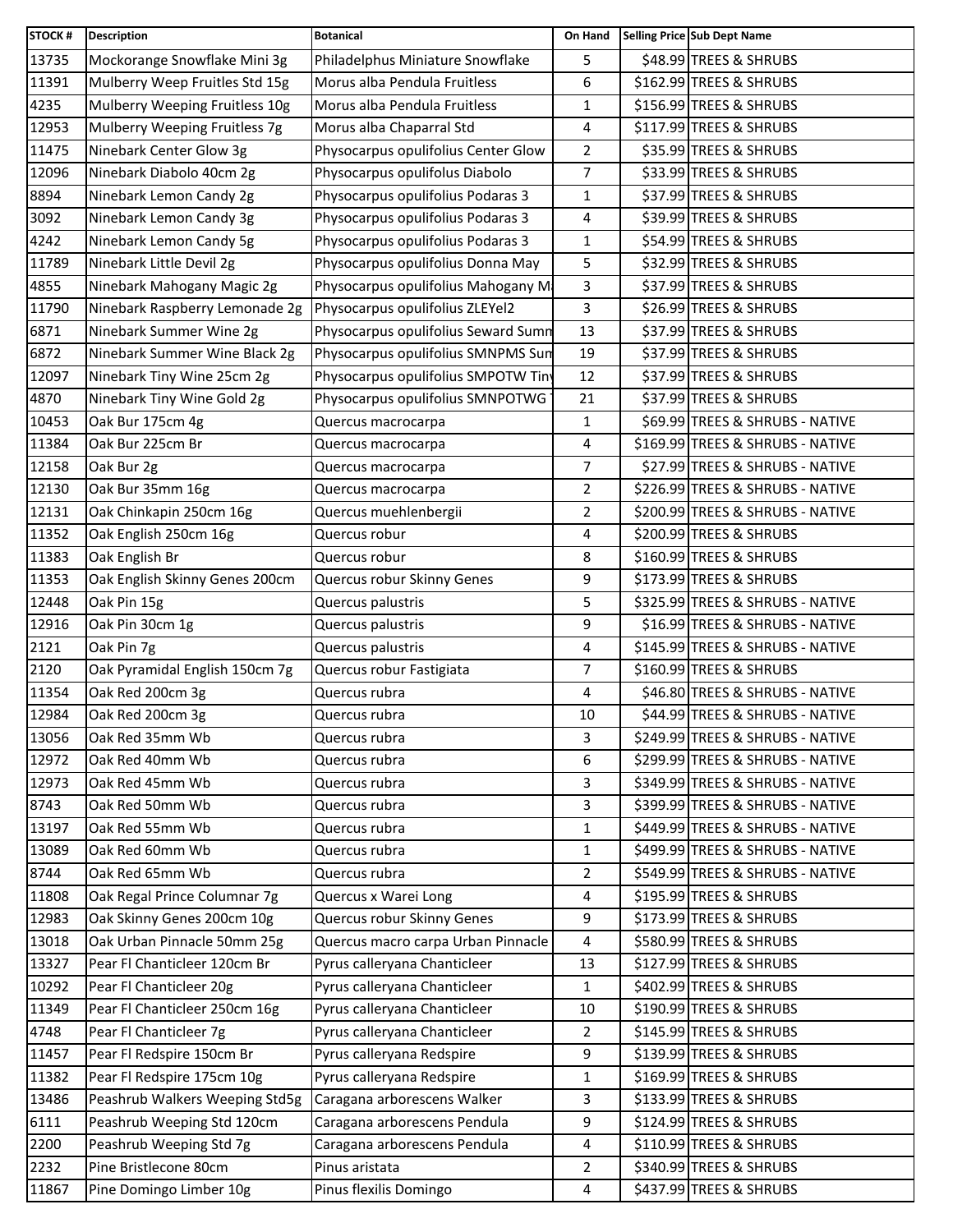| <b>STOCK#</b> | <b>Description</b>                                             | <b>Botanical</b>                                                | On Hand        | Selling Price Sub Dept Name      |
|---------------|----------------------------------------------------------------|-----------------------------------------------------------------|----------------|----------------------------------|
| 12034         | Pine Domingo Limber 110cmBb                                    | Pinus flexilis Domingo                                          | 1              | \$252.99 TREES & SHRUBS          |
| 13503         | Pine Mugo 3g                                                   | Pinus mugo var pumilio                                          | 4              | \$45.99 TREES & SHRUBS           |
| 2237          | Pine Mugo 40cm 5g                                              | Pinus mugo                                                      | 5              | \$55.99 TREES & SHRUBS           |
| 13623         | Pine Mugo Dwarf 2g                                             | Pinus mugo var pumilio                                          | 10             | \$55.99 TREES & SHRUBS           |
| 13554         | Pine Mugo Pumilio 40cm 5g                                      | Pinus mugo Pumilio                                              | 9              | \$84.99 TREES & SHRUBS           |
| 12060         |                                                                | Pine Mugo Sherwood Comp Std 5g Pinus mugo Sherwood Compact tree | $\mathbf{1}$   | \$183.99 TREES & SHRUBS          |
| 7702          | Pine Ponderosa Yellow 80cm                                     | Pinus ponderosa                                                 | 1              | \$133.99 TREES & SHRUBS          |
| 2236          | Pine Pyrmid Vanderwolf 2g                                      | Pinus flexilis Vanderwolf's Pyramid                             | 3              | \$73.99 TREES & SHRUBS           |
| 7993          | Pine Scotch 275cm Wb                                           |                                                                 | $\mathbf{1}$   | \$249.99 TREES & SHRUBS          |
| 9072          | Pine Scots Green Penguin 40cm                                  | Pinus sylvestris Green Penguin                                  | $\overline{2}$ | \$137.99 TREES & SHRUBS          |
| 8515          | Pine Swiss Stone 80cm                                          | Pinus cembra                                                    | $\mathbf{1}$   | \$159.99 TREES & SHRUBS          |
| 12830         | Pine Vanderwolf Pyr 125cm Bb                                   | Pinus flexilis Vanderwolfs Pyramid                              | 2              | \$321.99 TREES & SHRUBS          |
| 13088         | Pine White 250cm Wb                                            | Pinus strobus                                                   | 38             | \$450.00 TREES & SHRUBS - NATIVE |
| 2239          | Pine White 2g                                                  | Pinus strobus                                                   | 1              | \$23.99 TREES & SHRUBS - NATIVE  |
| 9477          | Pine White 2g                                                  | Pinus strobus                                                   | 22             | \$19.99 TREES & SHRUBS - NATIVE  |
| 11871         | Pine White 5g                                                  | Pinus strobus                                                   | $\overline{2}$ | \$80.99 TREES & SHRUBS - NATIVE  |
| 5546          | Pine White 80cm 5g                                             | Pinus strobus                                                   | 10             | \$144.99 TREES & SHRUBS - NATIVE |
| 5507          | Pine White Contorted 150cm 7g                                  | Pinus strobus Contorta                                          | 4              | \$190.99 TREES & SHRUBS          |
| 7716          | Pine White Contorted 150cm Wb                                  | Pinus strobus Contorta                                          | $\overline{2}$ | \$409.99 TREES & SHRUBS          |
| 12061         | Pine White Green Twist Dw Std5                                 | Pinus strobus Green Twist tree form                             | $\mathbf{1}$   | \$172.99 TREES & SHRUBS          |
| 11868         | Pine White Pyramidal 150cm Bb                                  | Pinus strobus Fastigiata                                        | 2              | \$460.99 TREES & SHRUBS          |
| 11870         | Pine White Weeping 10g                                         | Pinus strobus Pendula                                           | $\overline{2}$ | \$379.99 TREES & SHRUBS          |
| 12035         | Pine White Weeping 150cm Bb                                    | Pinus strobus Pendula                                           | 4              | \$298.99 TREES & SHRUBS          |
| 11869         | Pine White Weeping 175cm Bb                                    | Pinus strobus Pendula                                           | 4              | \$460.99 TREES & SHRUBS          |
| 13263         | Plum American 1g                                               | Prunus americana                                                | $\mathbf{1}$   | \$36.99 TREES & SHRUBS - NATIVE  |
| 6144          | Poplar Siouxland 200cm                                         | Populus deltoides Siouxland                                     | 7              | \$76.99 TREES & SHRUBS           |
| 2344          | Poplar Siouxland 250cm 7g                                      | Populus deltoides Siouxland                                     | $\mathbf{1}$   | \$79.99 TREES & SHRUBS           |
| 13220         | Poplar Trembling 150cm 5g                                      | Populus tremuloides                                             | 2              | \$126.99 TREES & SHRUBS          |
| 13221         | Poplar Trembling 175cm 7g                                      | Populus tremuloides                                             | $\overline{2}$ | \$165.99 TREES & SHRUBS          |
| 2345          | Poplar Trembling 250cm 15g                                     | Populus tremuloides                                             | $\mathbf{1}$   | \$184.99 TREES & SHRUBS - NATIVE |
| 13222         | Poplar Trembling 80 cm Br                                      | Populus tremuloides                                             | 5              | \$12.99 TREES & SHRUBS           |
| 13489         | Potentilla Creme Brulee 2g                                     | Potentilla fruticosa Bailbrule                                  | 10             | \$35.99 TREES & SHRUBS           |
| 12833         | Potentilla Gold Star 2g                                        | Potentilla fruticosa Gold Star                                  | 4              | \$26.99 TREES & SHRUBS           |
| 12098         | Potentilla Happy Face Yellow2g                                 | Potentilla fruticosa Happy Face Yellow                          | 8              | \$35.99 TREES & SHRUBS           |
| 8510          | Potentilla Mango Tango 2g                                      | Potentilla fruticosa Mango Tango                                | $\overline{2}$ | \$25.99 TREES & SHRUBS           |
| 9267          | Potentilla Mango Tango 2g                                      | Potentilla fruticosa Mango Tango                                | $\overline{2}$ | \$19.99 TREES & SHRUBS           |
| 2412          | Potentilla Mango Tango 2g                                      | Potentilla fruticosa Mango Tango                                | 5              | \$22.99 TREES & SHRUBS           |
| 13490         | Potentilla McKays White 2g                                     | Potentilla fruticosa McKays White                               | 9              | \$28.99 TREES & SHRUBS           |
| 13491         | Potentilla Pink Paradise 2g                                    | Potentilla fruticosa Pink Paradise                              | 1              | \$35.99 TREES & SHRUBS           |
| 2452          | Quince Texas Scarlet 3g                                        | Chaenomeles x superba Texas Scarlet                             | 1              | \$28.99 TREES & SHRUBS           |
| 13326         | Redbud Eastern 120cm Br                                        | Cercis canadensis                                               | 10             | \$127.99 TREES & SHRUBS          |
| 13350         | Redbud Eastern 175cm Wb                                        | Cercis canadensis                                               | 3              | \$391.99 TREES & SHRUBS          |
| 11319         | Redbud Eastern 200cm 10g                                       | Cercis canadensis                                               | 5              | \$199.99 TREES & SHRUBS - NATIVE |
| 4372          | Redbud Eastern 2g                                              | Cercis canadensis tree form                                     | 9              | \$34.99 TREES & SHRUBS - NATIVE  |
| 12072         | Redbud Eastern Shrub 60cm 3g                                   | Cercis canadensis                                               | 1              | \$57.99 TREES & SHRUBS - NATIVE  |
| 13353         | Redbud Pink Heartbreaker 15g                                   | Cercis canadensis Pink Heartbreaker                             | 4              | \$287.99 TREES & SHRUBS          |
| 13354         | Redbud Ruby Falls 15g                                          | Cercis canadensis Ruby Falls                                    | $\mathbf 1$    | \$287.99 TREES & SHRUBS          |
| 11379         | Redbud Weeping Van Twist 225cm Cercis canadensis Vanilla Twist |                                                                 | $\overline{c}$ | \$225.99 TREES & SHRUBS          |
| 12042         | Redwood Dawn 150cm Bb                                          | Metasequoia glyptostroboides                                    | 8              | \$215.99 TREES & SHRUBS          |
| 7562          | Rhododendron Nova Zembla 1g                                    | Rhododendron Nova Zembla                                        | 1              | \$20.99 TREES & SHRUBS           |
| 11441         | Rhododendron PJM Elite 2g                                      | Rhododendron PJM. Elite                                         | 1              | \$56.99 TREES & SHRUBS           |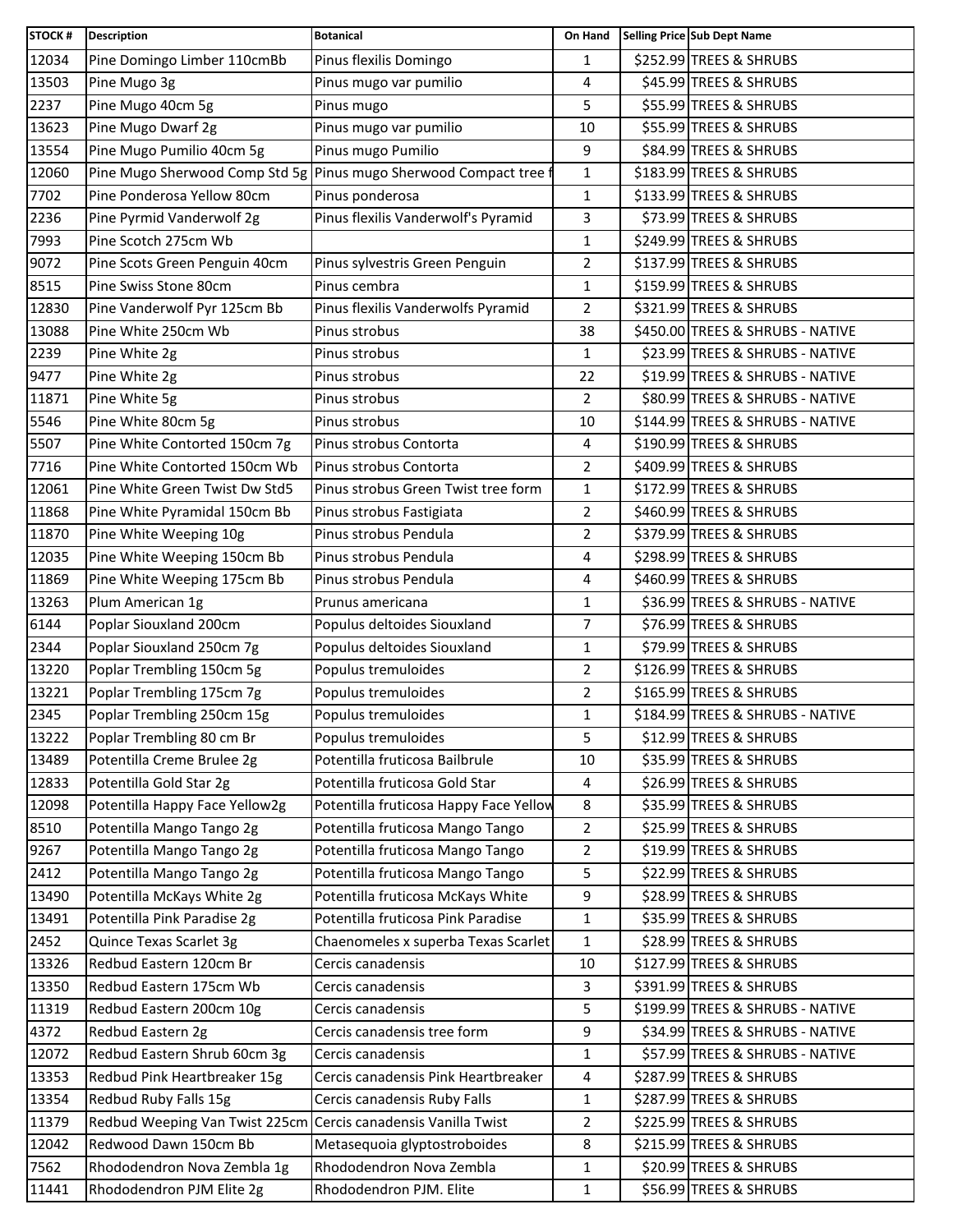| <b>STOCK#</b> | <b>Description</b>                                         | <b>Botanical</b>                       | On Hand        |               | Selling Price Sub Dept Name      |
|---------------|------------------------------------------------------------|----------------------------------------|----------------|---------------|----------------------------------|
| 7560          | Rhododendron PJM Elite 2g                                  | Rhododendron PJM. Elite                | $\mathbf{1}$   |               | \$32.99 TREES & SHRUBS           |
| 13628         | Rose Campfire 2g                                           | Rosa Campfire                          | 8              | \$39.99 ROSES |                                  |
| 12161         | Rose CAR Pink Supreme 1g                                   | Rosa Carpet Pink Supreme               | 5              | \$42.99 ROSES |                                  |
| 13629         | Rose Car Yellow 1g                                         | Rosa Carpet Yellow                     | 5              | \$40.99 ROSES |                                  |
| 6278          | Rose Clim Above All Orange 3g                              | Rosa CHEwesic                          | 4              | \$35.99 ROSES |                                  |
| 13630         | Rose GC Sea Foam White 2g                                  | Rosa Ground Cover Sea Foam White       | 4              | \$35.99 ROSES |                                  |
| 11267         | Rose HT Artistry 3g                                        | Rosa JACirst                           | 1              | \$31.99 ROSES |                                  |
| 13498         | Rose HT Champlain Std 3' Red5g                             | Rosa Champlain                         | 6              | \$96.99 ROSES |                                  |
| 13495         | Rose HT Peace Yellow 2g                                    | Rosa Peace                             | 1              | \$28.99 ROSES |                                  |
| 11275         | Rose HT Pretty Lady 3g                                     | Rosa WEKdadoda                         | $\mathbf{1}$   | \$34.99 ROSES |                                  |
| 9113          | Rose HT Rebekah 3g                                         | Rosa Rebekah                           | 2              | \$32.99 ROSES |                                  |
| 11281         | Rose KO Peachy 3g                                          | Rosa Peachy Knock Out                  | 7              | \$36.99 ROSES |                                  |
| 11282         | Rose KO Pink 3g                                            | Rosa Pink Knock Out                    | 9              | \$36.99 ROSES |                                  |
| 10298         | Rose KO Radsunny 2g                                        | Rosa Radsunny Sunny Knock Out          | 1              | \$32.99 ROSES |                                  |
| 2518          | Rose RUG Pink 2g                                           | Rosa rugosa                            | 7              | \$23.99 ROSES |                                  |
| 12160         | Rose SHR At Last 1g                                        | Rosa At Last                           | 6              | \$33.99 ROSES |                                  |
| 13265         | Rose Smooth Wild 1g                                        | Rosa Blanda                            | 1              |               | \$15.99 TREES & SHRUBS - NATIVE  |
| 13485         | Russian Olive Quicksilver 4'                               | Elaeagnus angustifolia Quicksilver     | 3              |               | \$109.99 TREES & SHRUBS          |
| 13726         | Sandcherry Purpleleaf 2g                                   | Prunus x cistena                       | 5              |               | \$38.99 TREES & SHRUBS           |
| 13245         | Serviceberry Downy Clump 125cm                             | Amelanchier canadensis clump           | 1              |               | \$110.99 TREES & SHRUBS          |
| 12980         | Serviceberry Downy Clump 175cm                             | Amelanchier canadensis clump           | 13             |               | \$49.99 TREES & SHRUBS - NATIVE  |
| 2658          | Serviceberry Downy Clump 2g                                | Amelanchier canadensis clump           | 10             |               | \$22.99 TREES & SHRUBS - NATIVE  |
| 10137         | Serviceberry Downy Clump 4g                                | Amelanchier canadensis clump           | $\mathbf{1}$   |               | \$49.99 TREES & SHRUBS - NATIVE  |
| 11300         | Serviceberry Downy Clump 80cm                              | Amelanchier canadensis                 | 14             |               | \$78.99 TREES & SHRUBS - NATIVE  |
| 13555         | Serviceberry Downy TF200cm 16G   Amelanchier canadensis    |                                        | 5              |               | \$227.99 TREES & SHRUBS - NATIVE |
| 11303         | Serviceberry Downy Tree 250cm                              | Amelanchier canadensis                 | 11             |               | \$180.99 TREES & SHRUBS - NATIVE |
| 12119         | Serviceberry Downy Tree150cmBr                             | Amelanchier canadensis                 | 20             |               | \$115.99 TREES & SHRUBS - NATIVE |
| 12118         | Serviceberry DownyClump120cmBrAmelanchier canadensis clump |                                        | 10             |               | \$112.99 TREES & SHRUBS - NATIVE |
| 12120         | Serviceberry Princes Di150cmBr                             | Amelanchier x grandiflora Princess Dia | 8              |               | \$115.99 TREES & SHRUBS          |
| 11523         | Serviceberry Regent 60cm 10g                               | Amelanchier alnifolia Regent           | $\overline{7}$ |               | \$110.99 TREES & SHRUBS          |
| 3498          | Serviceberry Robin Hill 250cm                              | Amelanchier x grandiflora Robin Hill   | 5              |               | \$185.99 TREES & SHRUBS          |
| 7721          | Serviceberry Standing Ovatio2g                             | Amelanchier alnifolia Obelisk          | 4              |               | \$44.99 TREES & SHRUBS           |
| 9876          | Seven Son Temple Of Bloom 2g                               | Heptacodium miconioides SMNHMRF        | 2              |               | \$34.99 TREES & SHRUBS           |
| 9312          | Seven Son Temple Of Bloom 2g                               | Heptacodium miconioides SMNHMRF        | $\overline{2}$ |               | \$33.99 TREES & SHRUBS           |
| 12893         | Smokebush Golden Spirit 2g                                 | Cotinus coggygria Golden Spirit        | 10             |               | \$38.99 TREES & SHRUBS           |
| 10659         | Smokebush Royal Purple 3g                                  | Cotinus coggygria Royal Purple         | $\mathbf{1}$   |               | \$47.99 TREES & SHRUBS           |
| 10722         | Smokebush Royal Purple 5g                                  | Cotinus coggygria Royal Purple         | 1              |               | \$58.99 TREES & SHRUBS           |
| 7663          | Smokebush Velveteeny Purple 2g                             | Cotinus coggygria Cotsidh5             | $\overline{7}$ |               | \$45.99 TREES & SHRUBS           |
| 7664          | Smokebush Winecraft Gold 2g                                | Cotinus coggygria MINCOJAU3            | $\overline{7}$ |               | \$40.99 TREES & SHRUBS           |
| 13758         | Sneezeweed HayDay Orange 15cm   Helenium HayDay Orange     |                                        | 8              |               | \$13.99 TREES & SHRUBS           |
| 12907         | Sourgum 150cm 3g                                           | Nyssa sylvatica                        | 4              |               | \$78.99 TREES & SHRUBS           |
| 6829          | Spirea Bridalwreath 2g                                     | Spiraea x vanhouttei                   | 2              |               | \$25.99 TREES & SHRUBS           |
| 9591          | Spirea Bridalwreath 2g                                     | Spiraea x vanhouttei                   | $\overline{a}$ |               | \$25.99 TREES & SHRUBS           |
| 2711          | Spirea Dbl Play Big Bang 2g                                | Spiraea Tracy                          | $\mathbf{1}$   |               | \$35.99 TREES & SHRUBS           |
| 9984          | Spirea Dbl Play Big Bang 8"                                | Spiraea x Tracy                        | 3              |               | \$28.99 TREES & SHRUBS           |
| 2713          | Spirea Dbl Play Red 2g                                     | Spiraea japonica SMNSJMFR              | 5              |               | \$33.99 TREES & SHRUBS           |
| 13398         | Spirea Double Play Gold 2g                                 | Spirea japonica Double Play Gold       | 3              |               | \$28.99 TREES & SHRUBS           |
| 9720          | Spirea Firelight 2g                                        | Spiraea japonica Firelight             | $\overline{2}$ |               | \$25.99 TREES & SHRUBS           |
| 12099         | Spirea Glow Girl 25cm 2g                                   | Spiraea betulifolia Glow Girl          | $\overline{7}$ |               | \$35.99 TREES & SHRUBS           |
| 6876          | Spirea Goldmound 25cm 2g                                   | Spiraea japonica Goldmound             | $\overline{7}$ |               | \$26.99 TREES & SHRUBS           |
| 2717          | Spirea Little Princess 2g                                  | Spiraea japonica Little Princess       | $\mathbf{1}$   |               | \$22.99 TREES & SHRUBS           |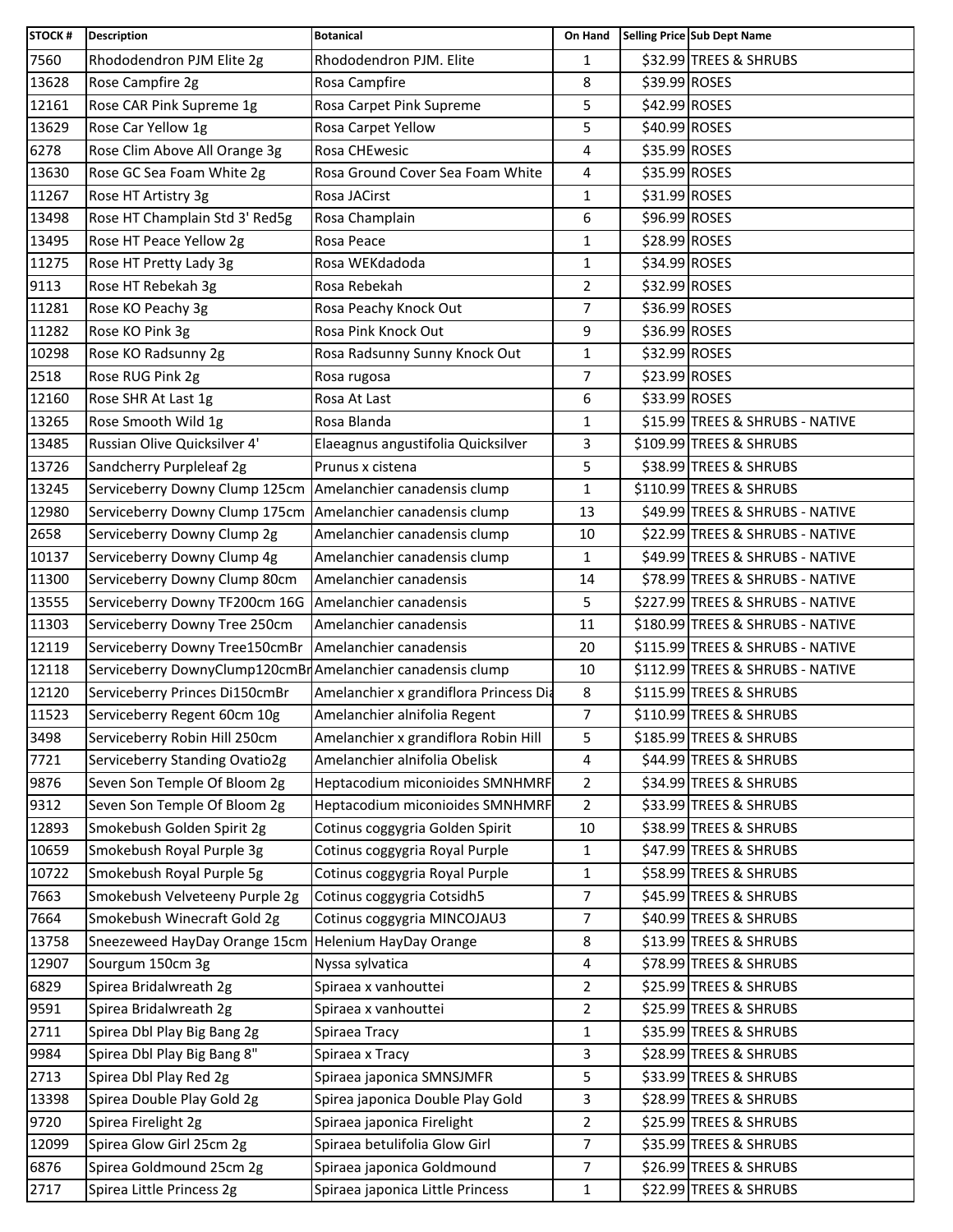| <b>STOCK#</b> | <b>Description</b>                                         | <b>Botanical</b>                 | On Hand        | Selling Price Sub Dept Name      |
|---------------|------------------------------------------------------------|----------------------------------|----------------|----------------------------------|
| 3731          | Spirea Little Princess 40cm 3g                             | Spiraea japonica Little Princess | 1              | \$31.99 TREES & SHRUBS           |
| 11647         | Spirea Magic Carpet 30cm 2g                                | Spiraea x bumalda Magic Carpet   | 3              | \$25.99 TREES & SHRUBS           |
| 13272         | Spirea Meadowsweet 2g                                      | Spirea Alba                      | $\overline{4}$ | \$22.99 TREES & SHRUBS - NATIVE  |
| 5983          | Spirea Snowmound 2g                                        | Spiraea nipponica Snowmound      | 6              | \$25.99 TREES & SHRUBS           |
| 8509          | Spring Heath Kramers Red                                   | Erica x Kramers Red              | 6              | \$19.99 TREES & SHRUBS           |
| 13383         | Spruce Baby Blue 240cm Wb                                  | Picea pungens Baby Blue          | $\mathbf{1}$   | \$586.99 TREES & SHRUBS          |
| 2726          | Spruce Black Hills 7g                                      | Picea glauca Densata             | 9              | \$131.99 TREES & SHRUBS          |
| 10212         | Spruce Blue Baby Blue 2g                                   | Picea pungens Baby Blue          | 4              | \$26.99 TREES & SHRUBS           |
| 7658          | Spruce Blue Dwarf Globe 40cm                               | Picea pungens Globosa            | 14             | \$126.99 TREES & SHRUBS          |
| 3047          | Spruce Blue Dwarf Globe Std 7g                             | Picea pungens Globosa tree form  | 6              | \$206.99 TREES & SHRUBS          |
| 9006          | Spruce Blue Fat Albert 60cm 7g                             | Picea pungens Fat Albert         | 4              | \$103.99 TREES & SHRUBS          |
| 13387         | Spruce Blue Hoopsii 90cm                                   | Picea pungens Hoopsii            | $\mathbf{1}$   | \$264.99 TREES & SHRUBS          |
| 8916          | Spruce Blue Meyer 175cm                                    | Picea meyeri                     | $\mathbf{1}$   | \$359.99 TREES & SHRUBS          |
| 13198         | Spruce Blue Meyer 210cm                                    | Picea meyeri                     | 4              | \$465.99 TREES & SHRUBS          |
| 12033         | Spruce Blue The Blues125cm                                 | Picea pungens The Blues          | $\overline{2}$ | \$275.99 TREES & SHRUBS          |
| 13499         | Spruce Blue Thume Globosa 7g                               | Picea pungens globosa Thume      | 5              | \$96.99 TREES & SHRUBS           |
| 10146         | Spruce Blue Weeping 150cm Bb                               | Picea pungens The Blues          | $\overline{2}$ | \$379.99 TREES & SHRUBS          |
| 11345         | Spruce Montrose Charm 60cm 3g                              | Picea glauca Montrose Charm      | 10             | \$49.99 TREES & SHRUBS           |
| 13493         | Spruce Nest 2g                                             | Picea abies Nidiformis           | 4              | \$36.99 TREES & SHRUBS           |
| 11767         | Spruce Nor Birds Nest 3g                                   | Picea abies Nidiformis           | 1              | \$28.99 TREES & SHRUBS           |
| 4868          | Spruce Nor Birds Nest 3g                                   | Picea abies Nidiformis           | 1              | \$50.99 TREES & SHRUBS           |
| 9691          | Spruce Nor Little Gem 25cm 3g                              | Picea abies Little Gem           | 1              | \$47.99 TREES & SHRUBS           |
| 12050         | Spruce Nor Little Gem Std30cmH                             | Picea abies Little Gem tree form | 5              | \$195.99 TREES & SHRUBS          |
| 10344         | Spruce North Pole 10g                                      | Picea glauca North Pole          | $\mathbf{1}$   | \$139.99 TREES & SHRUBS          |
| 9643          | Spruce North Pole 15g                                      | Picea glauca North Pole          | $\mathbf{1}$   | \$264.99 TREES & SHRUBS          |
| 2737          | Spruce Norway 10g                                          | Picea abies                      | 19             | \$184.99 TREES & SHRUBS          |
| 13128         | Spruce Norway 175cm Wb                                     | Picea abies                      | $\overline{4}$ | \$349.99 TREES & SHRUBS          |
| 3628          | Spruce Norway 175cm Wb                                     | Picea abies                      | 10             | \$349.99 TREES & SHRUBS          |
| 12437         | Spruce Norway 200 cm Wb                                    | Picea abies                      | 5              | \$404.99 TREES & SHRUBS          |
| 2740          | Spruce Norway 3g                                           | Picea abies                      | 22             | \$39.99 TREES & SHRUBS           |
| 2739          | Spruce Norway 5g                                           | Picea abies                      | 5              | \$80.99 TREES & SHRUBS           |
| 6799          | Spruce Norway 7g                                           | Picea abies                      | 6              | \$131.99 TREES & SHRUBS          |
| 11766         | Spruce Norway 90cm 12g                                     | Picea abies                      | 5              | \$135.99 TREES & SHRUBS          |
| 7576          | Spruce Norway Columnar 120cm                               | Picea abies Cupressina           | $\mathbf{1}$   | \$199.99 TREES & SHRUBS          |
| 9683          | Spruce Norway Columnar 125cm                               | Picea abies Cupressina           | $\overline{2}$ | \$275.99 TREES & SHRUBS          |
| 11525         | Spruce Norway Columnar 5g                                  | Picea abies Cupressina           | 3              | \$83.99 TREES & SHRUBS           |
| 8480          | Spruce Norway Pyramidal 3g                                 | Picea abies Cupressina           | 4              | \$156.99 TREES & SHRUBS          |
| 11768         | Spruce Norway Weeping 70cm 5g                              | Picea abies Pendula              | $\overline{2}$ | \$126.99 TREES & SHRUBS          |
| 8681          | Spruce Norway Weeping 30cm                                 | Picea abies Pendula              | 1              | \$79.99 TREES & SHRUBS           |
| 13237         | Spruce Serbian 90cm Bb                                     | Picea omorika                    | $\overline{2}$ | \$241.99 TREES & SHRUBS          |
| 12822         | Spruce Weeping Norway 2g                                   | Picea abies Pendula              | $\overline{2}$ | \$80.99 TREES & SHRUBS           |
| 11769         | Spruce Wh Dwarf Alberta 140cm                              | Picea glauca Conica              | $\mathbf 1$    | \$195.99 TREES & SHRUBS          |
| 3459          | Spruce Wh Dwarf Alberta 3g                                 | Picea glauca Conica              | 11             | \$49.99 TREES & SHRUBS           |
| 6801          | Spruce Wh Dwarf Alberta 90cm                               | Picea glauca Conica              | 22             | \$139.99 TREES & SHRUBS          |
| 12909         | Spruce Wh Jeans Dilly 60cm 3g                              | Picea glauca Jeans Dilly         | $\overline{2}$ | \$108.99 TREES & SHRUBS          |
| 12079         | Spruce Wh Jeans Dilly Dw Alb2g                             | Picea glauca Jeans Dilly         | 5              | \$75.99 TREES & SHRUBS           |
| 11771         | Spruce Wh Montrose Charm 140cm Picea glauca Montrose Charm |                                  | 1              | \$195.99 TREES & SHRUBS          |
| 2753          | Spruce Wh Montrose Charm110cm Picea glauca Montrose Charm  |                                  | 1              | \$144.99 TREES & SHRUBS          |
| 6020          | Spruce White 100cm                                         | Picea glauca                     | 6              | \$175.99 TREES & SHRUBS - NATIVE |
| 250610        | Spruce White 100cm                                         | Picea glauca                     | 13             | \$179.99 TREES & SHRUBS - NATIVE |
| 3630          | Spruce White 175cm Wb                                      | Picea glauca                     | 6              | \$349.99 TREES & SHRUBS - NATIVE |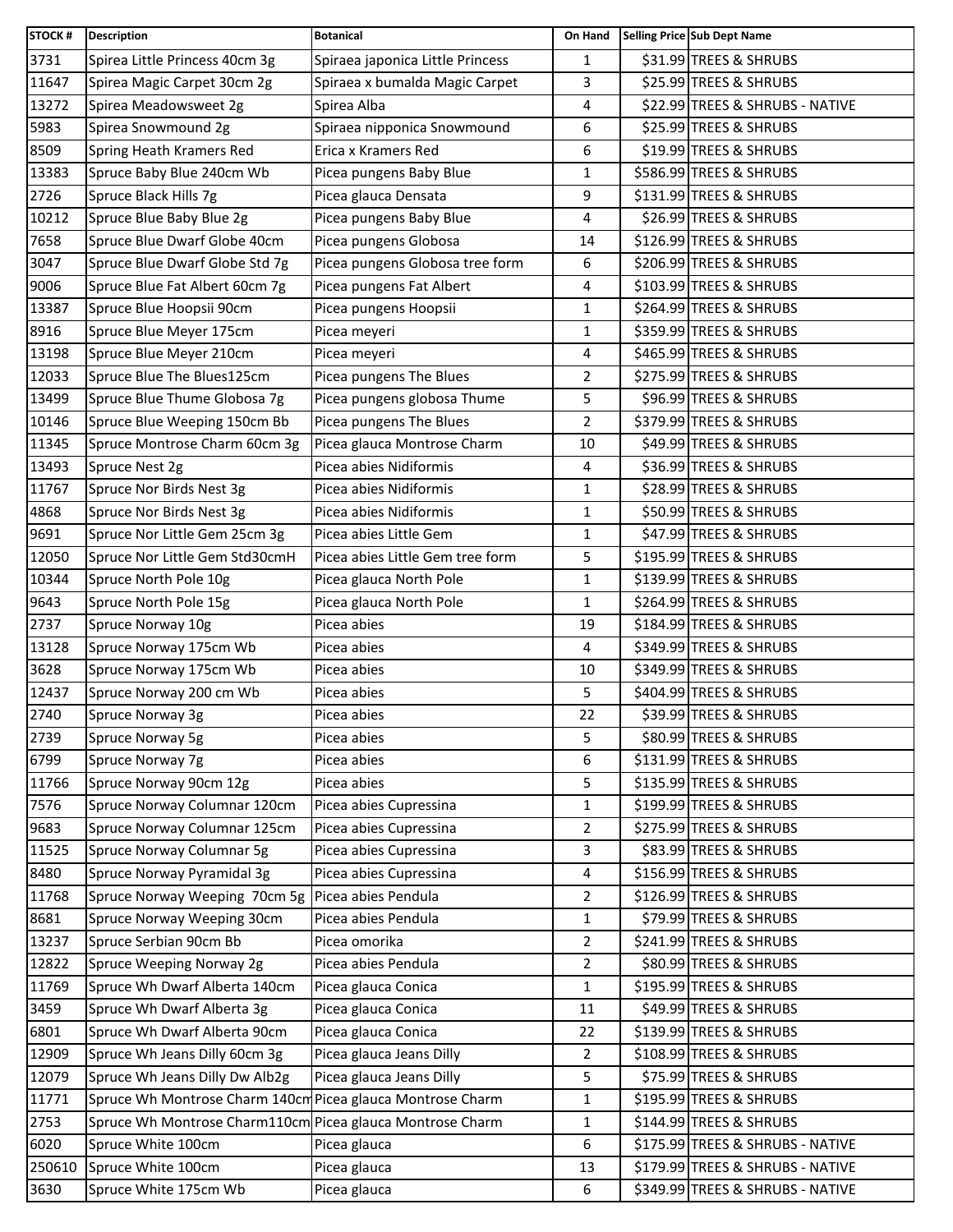| <b>STOCK#</b> | <b>Description</b>                                  | <b>Botanical</b>                     | On Hand        | Selling Price Sub Dept Name      |
|---------------|-----------------------------------------------------|--------------------------------------|----------------|----------------------------------|
| 12438         | Spruce White 200cm Wb                               | Picea glauca                         | $\overline{2}$ | \$423.99 TREES & SHRUBS - NATIVE |
| 8854          | Spruce White 210cm Wb                               | Picea glauca                         | 8              | \$420.99 TREES & SHRUBS - NATIVE |
| 10852         | Spruce White 2g                                     | Picea glauca                         | 13             | \$14.99 TREES & SHRUBS - NATIVE  |
| 5290          | Spruce White 5g                                     | Picea glauca                         | 1              | \$74.99 TREES & SHRUBS - NATIVE  |
| 10853         | Spruce White 7g                                     | Picea glauca                         | 1              | \$49.99 TREES & SHRUBS - NATIVE  |
| 10284         | Spruce White Montrose Charm 4g                      | Picea glauca Montrose Charm          | 1              | \$39.99 TREES & SHRUBS           |
| 12044         | Spruce White Weeping 125cm 10g Picea glauca Pendula |                                      | 2              | \$344.99 TREES & SHRUBS          |
| 13656         | Sumac Fragrant 2g                                   | <b>Rhus Aromatica</b>                | $\overline{7}$ | \$19.99 TREES & SHRUBS - NATIVE  |
| 11527         | Sumac Gro Low Fragrant 5g                           | Rhus aromatica Gro Low               | 8              | \$39.99 TREES & SHRUBS           |
| 2791          | Sumac Tiger Eyes 2g                                 | Rhus typhina Bailtiger Tiger Eye     | 10             | \$43.99 TREES & SHRUBS           |
| 10337         | Sumac Tiger Eyes 3g                                 | Rhus typhina Bailtiger               | $\overline{2}$ | \$48.99 TREES & SHRUBS           |
| 13708         | Summersweet Crystalina 2g                           | Clethra Sugartina Crystalina         | 5              | \$33.99 TREES & SHRUBS           |
| 13717         | Summersweet Hummingbird 2g                          | Clethra alnifolia Hummingbird        | 5              | \$25.99 TREES & SHRUBS           |
| 13404         | Summersweet Pink Spires 2g                          | Clethra alnifolia Pink Spires        | 3              | \$25.99 TREES & SHRUBS           |
| 13258         | Sweetgale 2g                                        | Myrica Gale                          | 5              | \$27.99 TREES & SHRUBS - NATIVE  |
| 12124         | Sycamore American 175cm Br                          | Platanus occidentalis                | 10             | \$95.99 TREES & SHRUBS - NATIVE  |
| 6143          | Sycamore American 200cm 3g                          | Platanus occidentalis                | 7              | \$40.99 TREES & SHRUBS - NATIVE  |
| 11346         | Sycamore American 250cm 12g                         | Platanus occidentalis                | 19             | \$159.99 TREES & SHRUBS - NATIVE |
| 10744         | Symphoricarpos Mag Avalanc 4g                       | Symphoricarpos x doorenbosii Kolmay  | 1              | \$36.99 TREES & SHRUBS           |
| 7686          | Symphoricarpos Snowberry 2g                         | Symphoricarpos albus                 | 4              | \$22.99 TREES & SHRUBS           |
| 10745         | Symphoricarpos Snowberry 5g                         | Symphoricarpos albus                 | 1              | \$34.99 TREES & SHRUBS           |
| 9068          | Tamarack Weeping 125cm 6g                           | Larix decidua Pendula                | 1              | \$183.99 TREES & SHRUBS          |
| 11237         | Thuja Occidentalis Nigra 10g                        | Thuja occidentalis Nigra             | 1              | \$142.99 TREES & SHRUBS          |
| 3422          | Tulip Tree 175cm 7g                                 | Liriodendron tulipifera              | 16             | \$165.99 TREES & SHRUBS - NATIVE |
| 11806         | Tulip Tree 250cm Bb                                 | Liriodendron tulipifera              | 4              | \$241.99 TREES & SHRUBS - NATIVE |
| 12886         | Tulip Tree 70mm Wb                                  | Liriodendron tulipifera              | 1              | \$799.99 TREES & SHRUBS - NATIVE |
| 11899         | Tulip Tree 7g                                       | Liriodendron tulipifera              | 3              | \$195.99 TREES & SHRUBS - NATIVE |
| 11933         | Viburnum Alleghany 2g                               | Viburnum x rhytidophylloides Allegha | 9              | \$25.99 TREES & SHRUBS           |
| 12166         | Viburnum Arrowwood 2g                               | Viburnum dentatum                    | 5              | \$24.99 TREES & SHRUBS - NATIVE  |
| 3325          | Viburnum Fragrant 2g                                | Viburnum x carlcephalum              | 3              | \$30.99 TREES & SHRUBS           |
| 10287         | Viburnum Fragrant 40cm 4g                           | Viburnum x carlcephalum              | 4              | \$42.99 TREES & SHRUBS           |
| 12067         | Viburnum Fragrant Std 5g                            | Viburnum x Carlcephalum tree form    | 9              | \$149.99 TREES & SHRUBS          |
| 11362         | Viburnum Highbush Cranberry 3g                      | Viburnum trilobum                    | 6              | \$34.99 TREES & SHRUBS - NATIVE  |
| 10883         | Viburnum Korean Spice 2g                            | Viburnum carlesii                    | $\mathbf{1}$   | \$29.99 TREES & SHRUBS           |
| 13395         | Viburnum Korean Spice 3g                            | Viburnum carlesii                    | 5              | \$48.99 TREES & SHRUBS           |
| 12200         | Viburnum Maries Doublefile 3g                       | Viburnum plicatum tomentosum Mar     | 7              | \$40.99 TREES & SHRUBS           |
| 10286         | Viburnum Nannyberry 4g                              | Viburnum lentago                     | 1              | \$37.99 TREES & SHRUBS - NATIVE  |
| 12918         | Viburnum Shasta 80cm 7g                             | Viburnum plicatum Shasta             | 2              | \$110.99 TREES & SHRUBS          |
| 13273         | Viburnum Witherod 2g                                | Viburnum Cassinoides                 | 4              | \$28.99 TREES & SHRUBS - NATIVE  |
| 13017         | Walnut Black 50mm 25g                               | Juglans nigra                        | $\overline{c}$ | \$455.99 TREES & SHRUBS - NATIVE |
| 10873         | Weigela Czechm Sunnyside Up 3g                      | Weigela florida Czechmark Sunny Side | 2              | \$45.99 TREES & SHRUBS           |
| 11648         | Weigela My Monet 25cm 2g                            | Weigela florida Verweig              | 3              | \$35.99 TREES & SHRUBS           |
| 6880          | Weigela My Monet Prpl Effec 2g                      | Weigela florida My Monet Purple Effe | 3              | \$35.99 TREES & SHRUBS           |
| 12102         | Weigela My Monet Sunset 2g                          | Weigela florida Sunset               | 12             | \$35.99 TREES & SHRUBS           |
| 13719         | Weigela Red Prince Std 7g                           | Weigela florida Red Prince           | 1              | \$105.99 TREES & SHRUBS          |
| 5989          | Weigela Sonic Bloom Pearl 2g                        | Weigela florida Bokrasopea           | $\overline{2}$ | \$37.99 TREES & SHRUBS           |
| 12167         | Weigela Sonic Bloom Pink 2g                         | Weigela florida Bokrasopin SB Pink   | 7              | \$37.99 TREES & SHRUBS           |
| 12103         | Weigela Very Fine Wine 30cm 2g                      | Weigela florida Very Fine Wine       | 1              | \$37.99 TREES & SHRUBS           |
| 13482         | Weigela Wine & Roses 2g                             | Weigela florida Alexandra Wine & Ros | 6              | \$28.99 TREES & SHRUBS           |
| 2956          | Weigela Wine&Roses 2g                               | Weigela florida Alexandra Wine & Ros | 3              | \$41.99 TREES & SHRUBS           |
| 10596         | Willow Arctic Weeping Std 30g                       | Salix purpurea pendula tree form     | $\overline{2}$ | \$109.99 TREES & SHRUBS          |